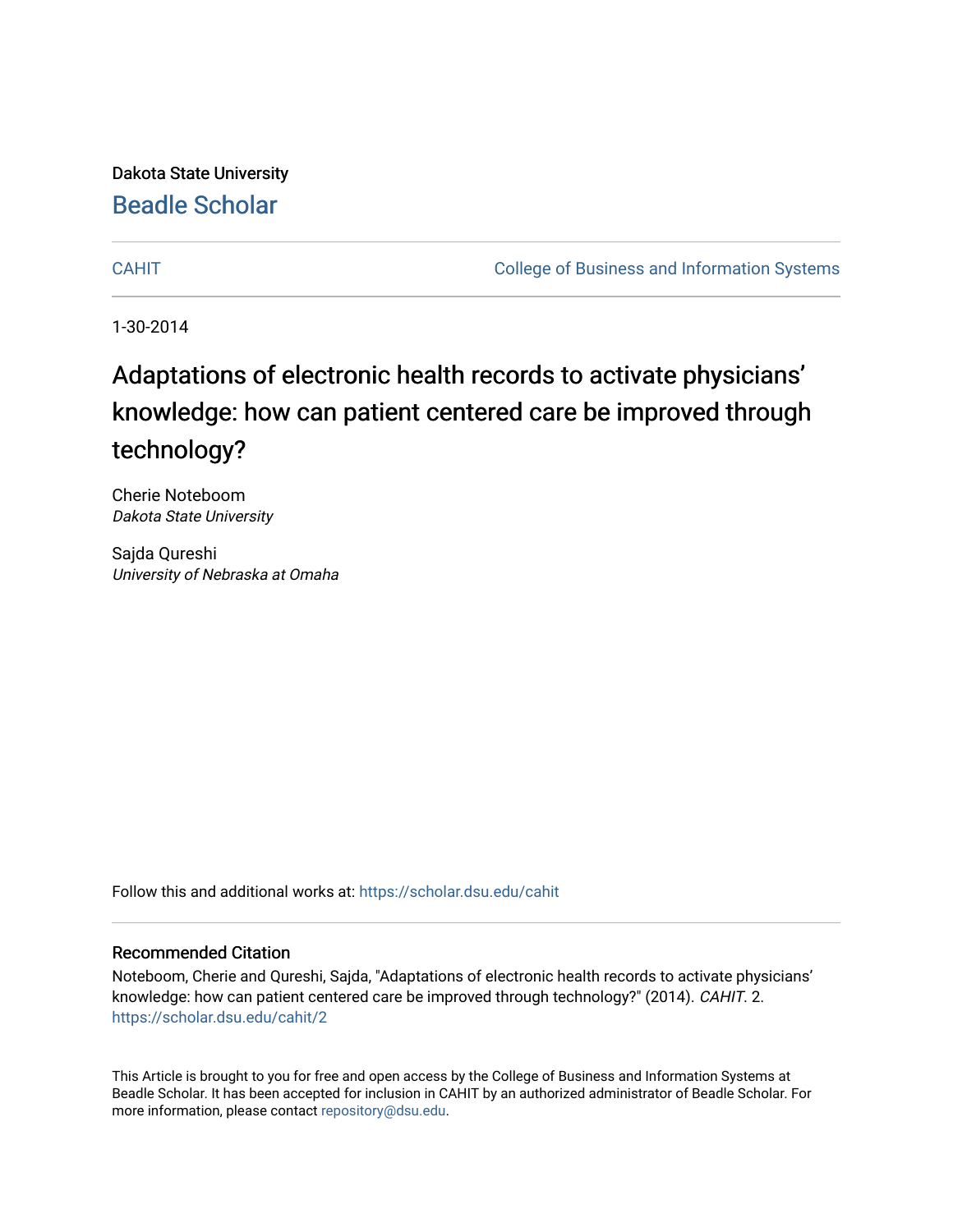### Dakota State University [Beadle Scholar](https://scholar.dsu.edu/)

[Faculty Research & Publications](https://scholar.dsu.edu/bispapers) **College of Business and Information Systems** 

1-30-2014

# Adaptations of electronic health records to activate physicians' knowledge: how can patient centered care be improved through technology?

Cherie Noteboom Dakota State University Sajda Qureshi University of Nebraska at Omaha Follow this and additional works at: [https://scholar.dsu.edu/bispapers](https://scholar.dsu.edu/bispapers?utm_source=scholar.dsu.edu%2Fbispapers%2F45&utm_medium=PDF&utm_campaign=PDFCoverPages)

#### Recommended Citation

TY - JOUR AU - Noteboom, Cherie AU - Qureshi, Sajda PY - 2014 DA - 2014/05/01 TI - Adaptations of electronic health records to activate physicians' knowledge: how can patient centered care be improved through technology? JO - Health and Technology SP - 59 EP - 73 VL - 4 IS - 1 AB - The United States of America is known for the rising costs of its healthcare and declining quality of care. While the push towards the integration of the healthcare information infrastructure is seen to be an important step towards addressing problem of the rising costs of healthcare and falling quality of care, the integration of EHR (Electronic Health Records), the central component of this infrastructure, remains a challenge. It appears that physicians are at the center of this bottleneck. The literature suggests that the reasons for the limited use relate to policy, financial and usability considerations, but it does not provide an understanding of reasons for physicians' limited interaction and adaptation of EHR. In this paper, we argue that in order to be able to use the technology to provide better healthcare, physicians need to be able to activate their knowledge through it. We investigate process of adaptations that physicians go through when trying to use electronic health records. Our findings indicate that physician's knowledge identities need to align with the functionalities made available through the technology. We draw upon the framework of knowledge activation in order to understand how physicians use their knowledge to provide better healthcare. Following an analysis of qualitative data, collected in a case study at a hospital using interviews, this research shows how physician's adaptations of EHR activate their knowledge for the purpose of improving healthcare provision. The key contribution of this research is in discovering the ways in which physicians' adaptation of technology can enable knowledge activation. SN - 2190-7196 UR - https://doi.org/10.1007/s12553-013-0072-5 DO - 10.1007/s12553-013-0072-5 ID - Noteboom2014 ER -

This Article is brought to you for free and open access by the College of Business and Information Systems at Beadle Scholar. It has been accepted for inclusion in Faculty Research & Publications by an authorized administrator of Beadle Scholar. For more information, please contact [repository@dsu.edu.](mailto:repository@dsu.edu)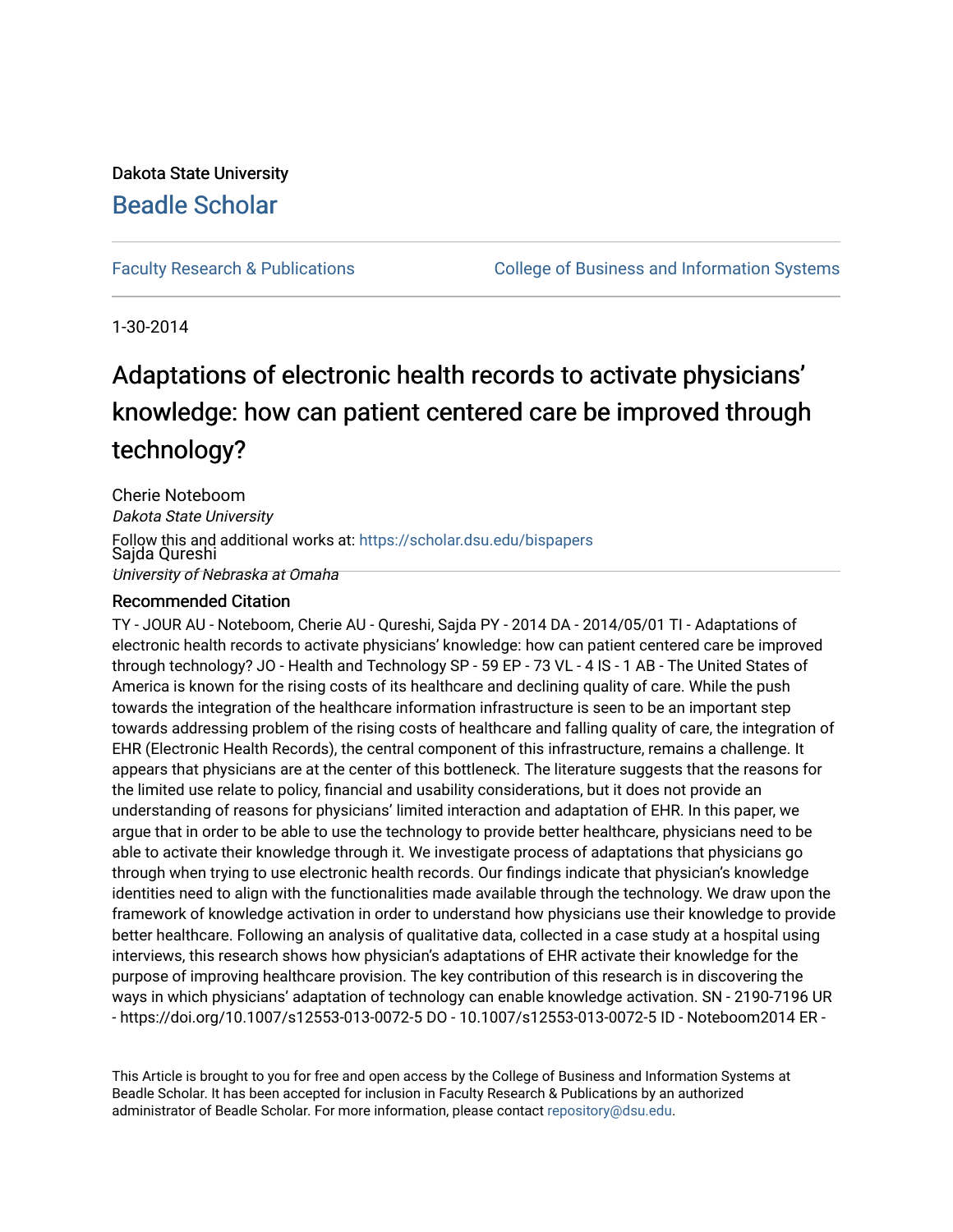*Adaptations of electronic health records to activate physicians' knowledge: how can patient centered care be improved through technology?*

# **Cherie Noteboom & Sajda Qureshi**

#### **Health and Technology**

ISSN 2190-7188 Volume 4 Number 1

Health Technol. (2014) 4:59-73 DOI 10.1007/s12553-013-0072-5



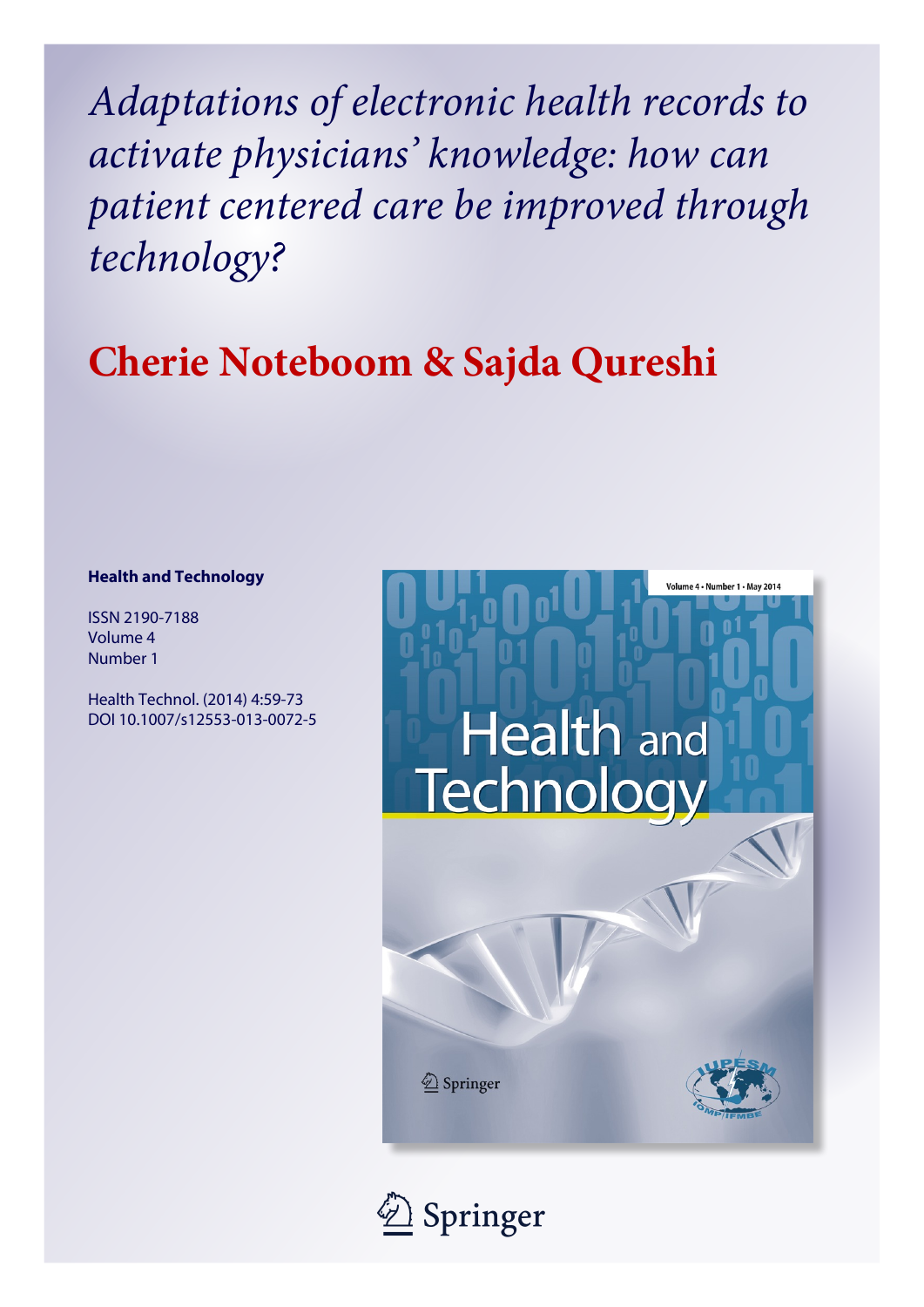**Your article is protected by copyright and all rights are held exclusively by IUPESM and Springer-Verlag Berlin Heidelberg. This eoffprint is for personal use only and shall not be self-archived in electronic repositories. If you wish to self-archive your article, please use the accepted manuscript version for posting on your own website. You may further deposit the accepted manuscript version in any repository, provided it is only made publicly available 12 months after official publication or later and provided acknowledgement is given to the original source of publication and a link is inserted to the published article on Springer's website. The link must be accompanied by the following text: "The final publication is available at link.springer.com".**

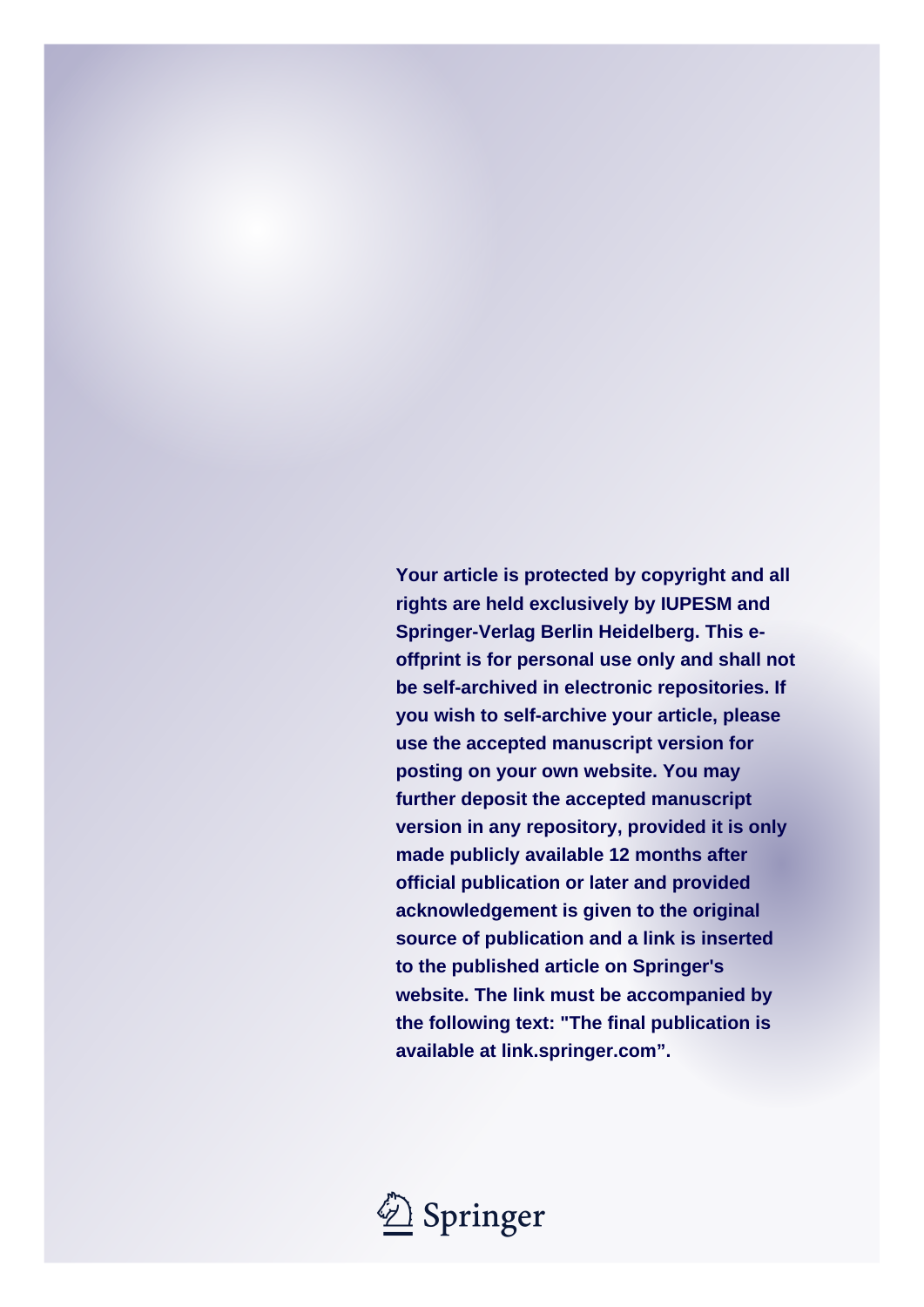ORIGINAL PAPER

## Adaptations of electronic health records to activate physicians' knowledge: how can patient centered care be improved through technology?

Cherie Noteboom · Sajda Qureshi

Received: 13 August 2013 /Accepted: 17 December 2013 /Published online: 30 January 2014  $\odot$  IUPESM and Springer-Verlag Berlin Heidelberg 2014

Abstract The United States of America is known for the rising costs of its healthcare and declining quality of care. While the push towards the integration of the healthcare information infrastructure is seen to be an important step towards addressing problem of the rising costs of healthcare and falling quality of care, the integration of EHR (Electronic Health Records), the central component of this infrastructure, remains a challenge. It appears that physicians are at the center of this bottleneck. The literature suggests that the reasons for the limited use relate to policy, financial and usability considerations, but it does not provide an understanding of reasons for physicians' limited interaction and adaptation of EHR. In this paper, we argue that in order to be able to use the technology to provide better healthcare, physicians need to be able to activate their knowledge through it. We investigate process of adaptations that physicians go through when trying to use electronic health records. Our findings indicate that physician's knowledge identities need to align with the functionalities made available through the technology. We draw upon the framework of knowledge activation in order to understand how physicians use their knowledge to provide better healthcare. Following an analysis of qualitative data, collected in a case study at a hospital using interviews, this research shows how physician's adaptations of EHR activate their knowledge for the purpose of improving healthcare provision. The key contribution of this

C. Noteboom Dakota State University, Madison, SD, USA

S. Qureshi University of Nebraska-Omaha, Omaha, NE, USA e-mail: squreshi@unomaha.edu

C. Noteboom  $(\boxtimes)$ 

Dakota State University, PO Box 308, Elk Point, SD 57025, USA e-mail: Cherie.Noteboom@dsu.edu

research is in discovering the ways in which physicians' adaptation of technology can enable knowledge activation.

Keywords Knowledge activation  $\cdot$  Electronic health record  $\cdot$ Adaptation . Physician . Knowledge identities . Meaningful use

#### 1 Introduction

Healthcare provision in the United States is currently undergoing a transformation that promises to address the high cost and decreasing quality of care. At the center of this transformation is the Electronic Health Records (EHR) technology which is mandated by the Health Information Technology for Economic and Clinical Health Act (HITECH) which authorized incentive payments through Medicare and Medicaid to clinicians and hospitals when they use EHRs privately and securely to achieve specified improvements in care delivery [\[11](#page-18-0)]. The road to patient-centered care is paved through HITEC when hospitals use EHRs privately and securely to achieve specified improvements in care delivery. In addition, The American Recovery and Reinvestment Act, passed in February 2009, included a very large stimulus payment for eligible providers, hospitals and physicians for the adoption of EHRs. If providers do not become meaningful users of EHRs by 2015, penalties will be triggered through reduced Medicare payments. The transformation of health care through the use of Health Information Technology continued with the passing of the Patient Protection and Affordable Care Act of 2010, which mandated the integration of physician quality reporting and Electronic Health Record reporting. This Act required the creation of measures and reporting of the "meaningful use of the electronic health record" and "quality of care furnished to an individual." In doing so, the law directly links the adoption of the electronic health record with quality of care to the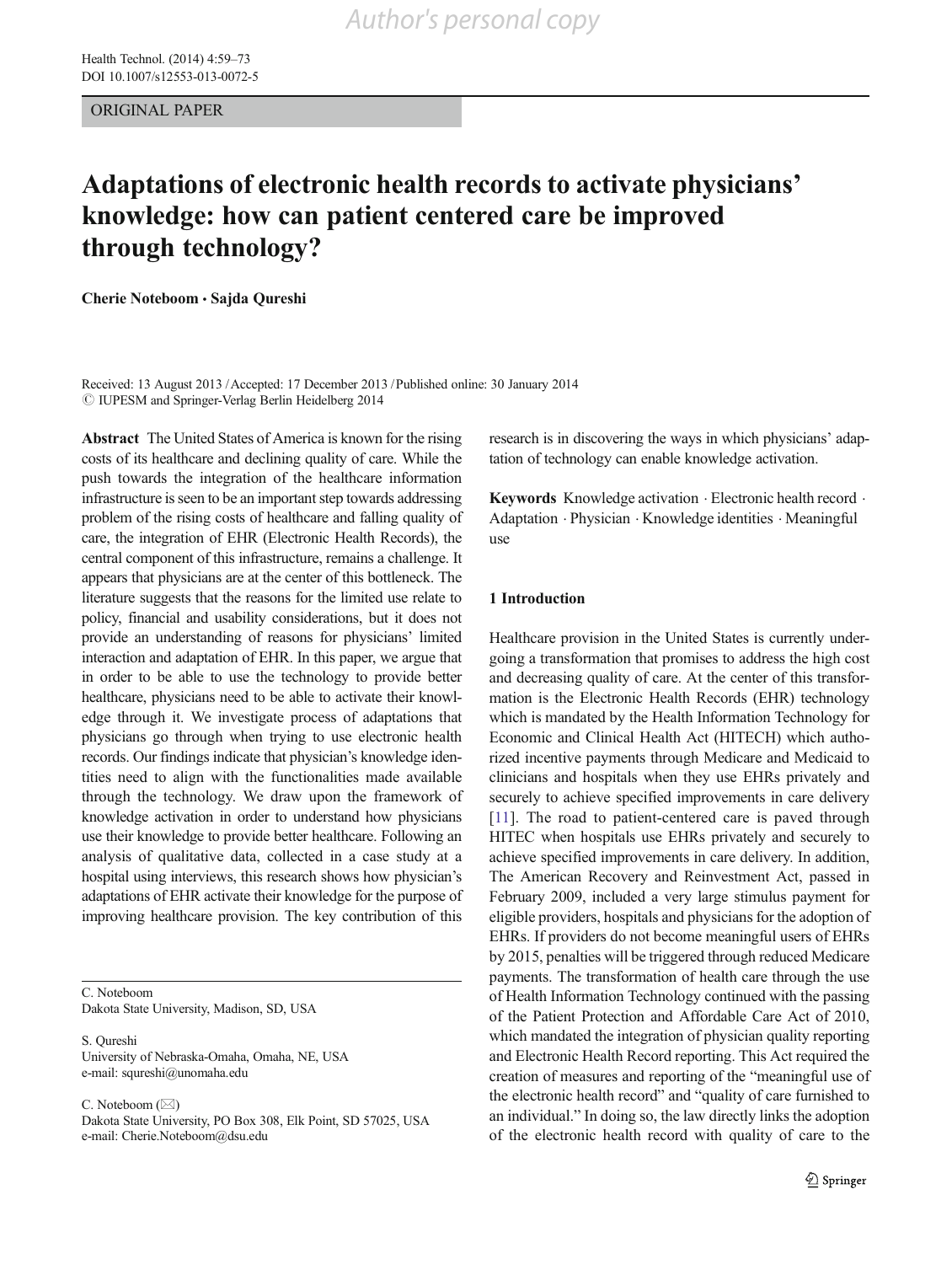patient. This entails coordination which the Act requires by the use of electronic health records and tele-health technology to better coordinate manage and improve access to care.

This illustrates increasing pressure to operate efficiently in healthcare. Costs are spiraling out of control, due in part to huge amounts of redundancy and waste [\[24,25](#page-18-0),[35](#page-18-0)]. Research has shown that the healthcare industry is plagued by rapidly increasing costs, poor quality of service, lack of integration of patient care, and lack of information accessible via EHR [\[20,25](#page-18-0),[26](#page-18-0)]. Medical errors arise because of process failures, ineffective communication and lack of information. While capturing the benefit from EHRs can enable collaboration among medical practitioners ensuring that hospital care is improved, in practice this is a challenge. According to Clifton [\[16\]](#page-18-0), healthcare in America costs 2.5 trillion a year and is expected to grow to 4.5 trillion in 6 years. The Institute of Medicine (IOM [[25](#page-18-0)]) reported that the US healthcare system is "fundamentally broken" and called on the Federal Government to make a major investment in information technology in order to achieve the changes, such as the "commitment to technology to manage the knowledge bases and process of care" [[\[15\]](#page-18-0), p. 178] in order to repair the broken healthcare system.

According to the Agency for Healthcare Quality and Research, automation is able to improve the quality and safety of care delivered by healthcare facilities by enabling collaboration. Within the various specialties, several studies have revealed the benefits of using EHR: EHR reduces errors associated with drug interactions [\[7](#page-18-0)], it automatically provides physicians with information about prescriptions, and it improves the quality of patient care [[22,24](#page-18-0)]. Research [\[3,4](#page-18-0),[22,24,26\]](#page-18-0) that examined EHR use in hospitals, clinics, and other healthcare settings revealed a consistent theme: Physicians found that EHR improved quality, access, and communications, but it had a net negative effect on workload [\[34](#page-18-0)]. Blumenthal and Tavenner [[11](#page-18-0),[12\]](#page-18-0) suggest that once patients experience the benefits of this technology, they will demand nothing less from their providers (p.501).

Understanding the healthcare context in the United States is key to understanding the integration of IS (Information Systems) into the fabric of the health care organizations. According to Fichman et al., at the most general level, 'a striking feature of healthcare industry is the level of diversity that characterizes patients (e.g. physical traits, and medical history), professional disciplines (e.g. doctors, nurses, administrators and insurers), treatment options, healthcare delivery processes and interests of various stakeholder groups [p. 419]. While the technology has the potential to increase the quality of healthcare and reduce its costs, it appears a key challenge relating to the content of the electronic health record is the exchange of data, its analysis, and sharing diagnosis and treatment information from the physicians to the people who need it. In other words, the physicians are at the center of healthcare delivery and hence need to effectively use EHR. The multi-disciplinary nature of the healthcare providers and the information they require contributes to the challenge. Following from this challenge, the research question investigated in this study is how can meaningful adaptation of Electronic Health Records to activate physician's knowledge enable patient centered healthcare provision?

We investigate this question by examining the ways in which adaptation of technology by physicians could enable their knowledge to be activated more effectively and efficiently. This question is investigated through a qualitative study that examines how physicians interact with EHR. The key contribution of this research is in discovering the ways in which physicians' adaptation of technology can enable knowledge activation through the use of collaborative tools and processes. Following an analysis of how physicians go through processes of adaptation to activate their knowledge using the Qureshi Keen framework [\[36\]](#page-18-0), this research illustrates how a collaborative technology architecture can enable the physicians to better interact with their partners using the EHR technology for the purpose of improving healthcare provision. It does this by drawing upon Paul et al. [[32](#page-18-0)] ontology illustrating how EHR has the potential to provide continuity of service and could be a tool supporting collaboration as physicians increasingly work with each other and other service providers.

#### 2 Motivation for electronic health record adaptation

The technology infrastructure that supports decision making by physicians and has now become central to the healthcare provision is known as the Electronic Health Record (EHR) refers to the digital storage of healthcare information about an individual and includes observations, laboratory, tests, diagnostic imaging reports, treatments, therapies, drugs administered, patient identifying information, legal permissions, and allergies stored in various formats [\[18](#page-18-0)]. The challenge remains one of integration and targeted access to the data needed to treat patients [\[17,28](#page-18-0)]. The government, through HITECH's goal is not adoption alone, but "meaningful use" of EHRs that is, "their use by providers to achieve significant improvements in care. This legislation ties payments specifically to the achievement of advances in health care processes and outcomes." [[[11](#page-18-0)], p.1]. The key challenge relating to the "meaningful use" of the electronic health records is the exchange of data, their analysis, and sharing diagnosis and treatment information from the physicians to the people who need it. The shared, reciprocal patterns of interaction between physicians and other workers supported by the technology usage, that develop into new processes of meaningful use over time, is what we consider to be *adaptation*.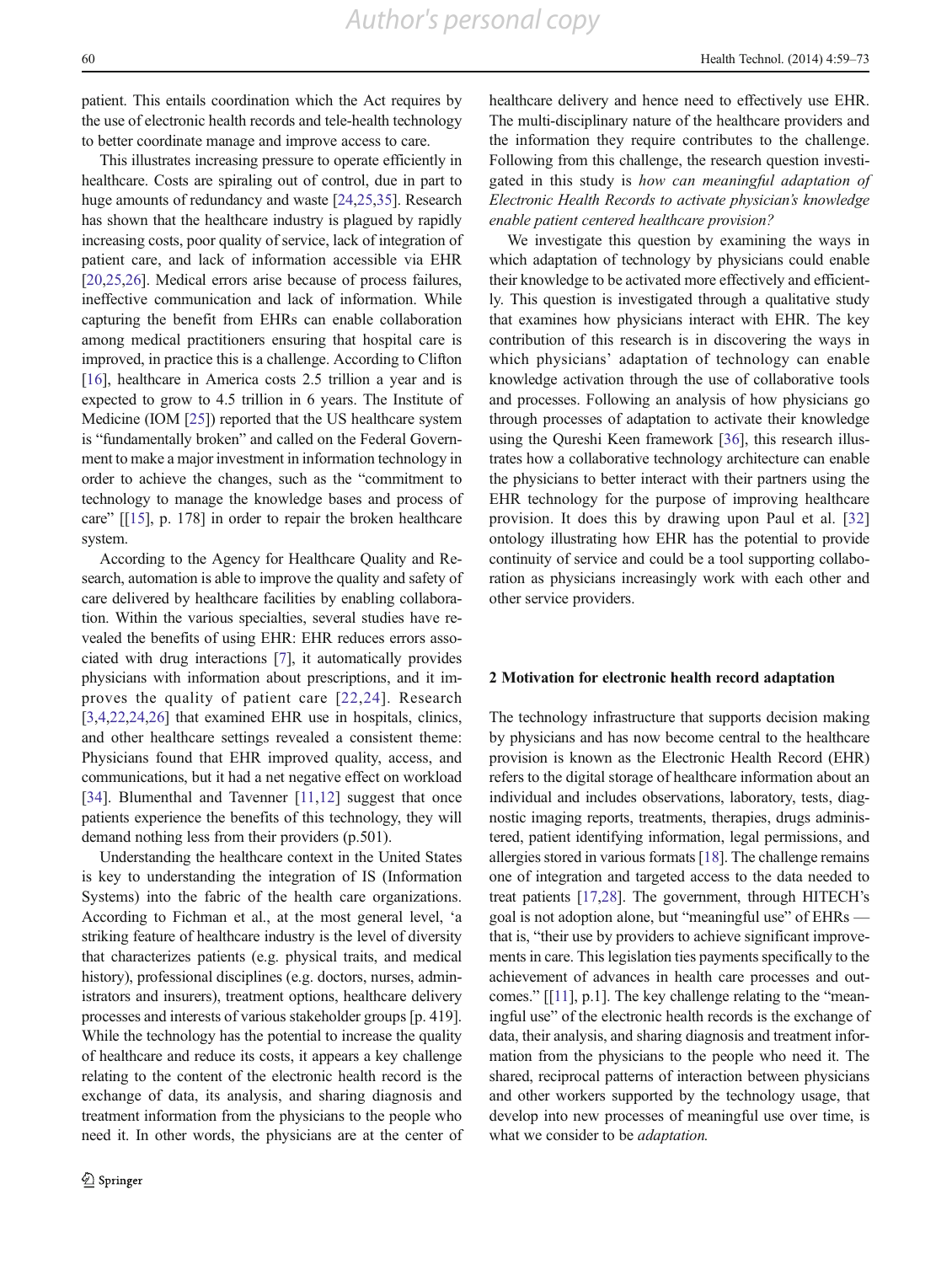Preliminary results of the adoption of EHR have demonstrated small increases in the quality of care in diabetes, medication discrepancies and small quality gains in US hospitals, [\[11,13,17,28](#page-18-0)]. There is agreement in the current literature that EHR alone will not lead to improvements in the quality of care, as the adoption of such technologies will have to be accompanied by processes and policies that support improved patient care [\[17,28](#page-18-0)]. Accompanied by such "meaningful use" policies and procedures that match the use of the technology with improved patient outcomes, EHR has the potential to provide continuity of service and could be a tool supporting collaboration as physicians increasingly work with each other and other service providers. It appears that if physicians are able to use the technology to work with other healthcare workers, the quality of care they provide will improve.

The healthcare system is a complex organization characterized by knowledge workers working as independent professionals. This suggests that mere adoption the technology is not going address costs and quality problems of the healthcare system. Sustained and concerted adaptation of the technology over time needs to be studied in the context of the organization, work practices and the design of the technology itself. While the ability for these knowledge workers to access data effectively and efficiently would improve the quality of work processes and patient care. It appears then that if EHR can serve as a means of enabling collaboration between and among health care providers, then the transformations in IT enabled healthcare can be achieved.

However, EHR, which can enable people to work more effectively and efficiently through access to data, have been underused by U.S healthcare professionals such as physicians. Given the multi-disciplinary nature of the healthcare providers, it appears that the physicians are at the center of care provision and also the bottleneck according to Clifton [\[16](#page-18-0)]. In order to improve the use of IT in the U.S. healthcare system, it is necessary to understand what healthcare professionals, especially physicians, think about the use of EHR.

Patient-Centered care is seen to be a natural progression towards greater efficiency and effectiveness in healthcare provision. This form of care is one in which the patient actively participates in his or her care, delivery of care takes place from a patient's point of view, there is greater communication with the patient and therapy is tailored to the needs of the patient [\[25](#page-18-0),[26](#page-18-0),[30\]](#page-18-0). The implementation of Health Information Technology (HIT) appears to have enabled greater patient centered care through better access to patient data, shorter recovery through targeted care, lower cost through fewer tests and increased meaningful use practices [\[8,9](#page-18-0),[10,25\]](#page-18-0).

Patient centered care relies on physicians' capturing the benefit from EHRs to collaborate with other medical practitioners ensuring that hospital care is improved. In practice, this is a challenge when physicians resist technology, rely on other medical personnel to communicate with the patient, and are accustomed to offering standardized therapies instead of those targeted to the patient's needs. The literature indicates that physicians resist the technology due to productivity issues, workflow challenges, lack of support and other issues  $[2,3,14,16,18,27]$  $[2,3,14,16,18,27]$  $[2,3,14,16,18,27]$  $[2,3,14,16,18,27]$  $[2,3,14,16,18,27]$  $[2,3,14,16,18,27]$ . The following section describes the theoretical background used to investigate how physician's knowledge can be activated to provide better patient centered care.

#### 3 Theoretical background: knowledge activation for improved patient centered care

In this section we consider what are the desired adaptations for the activation of knowledge? Technology adaptation is a process understood from a Structuration Theory perspective to be one that evolves over time, sometimes gradually changing the way people work together using the technology while at the same time changing the technology's role in the organization first and then eventually its design [\[29](#page-18-0),[39\]](#page-18-0). The adaptation process involves a dual cycle through which the technology changes the ways in which people work and interact with each other while changing the ways in which they use the technology and the very essence of that technology. Through processes of adaptation, the technology itself changes in response to the work and social processes using it. According to Qureshi and Vogel [\[39](#page-18-0)] model of eCollaboration Effects, when people use technology to work with each other, they go through technological adaptation, work adaptation, and social adaptation processes in order to adapt to the structure imposed by the technology, modify their work environments, and social interrelationships [[39](#page-18-0)]. The adaptation of new technology in collaborative relationships occurs when members of a group learn how new technology affects their work relationships and the work environment [\[37](#page-18-0)–[39\]](#page-18-0).

Successful collaboration requires social adaptation by team members, who must learn to conform to new knowledge, rules, and patterns of interaction that enable them to communicate with each other using the technology. Successful adaptation can bring about benefits to the organization. From an organizational learning perspective, Attewell defined technology assimilation as "a process of organizational learning in which individuals and an organization as a whole acquire the knowledge and skills necessary to effectively apply the technology" [[\[5](#page-18-0)], p. 1345]. The burden of learning creates a knowledge barrier that inhibits the diffusion of IT. In these cases, the use of IT can be inhibited as much by the ability to adopt IT systems as the desire to adopt these systems. Both these challenges can be overcome through processes of adaptation that enable collaborative to be brought to bear in activating knowledge.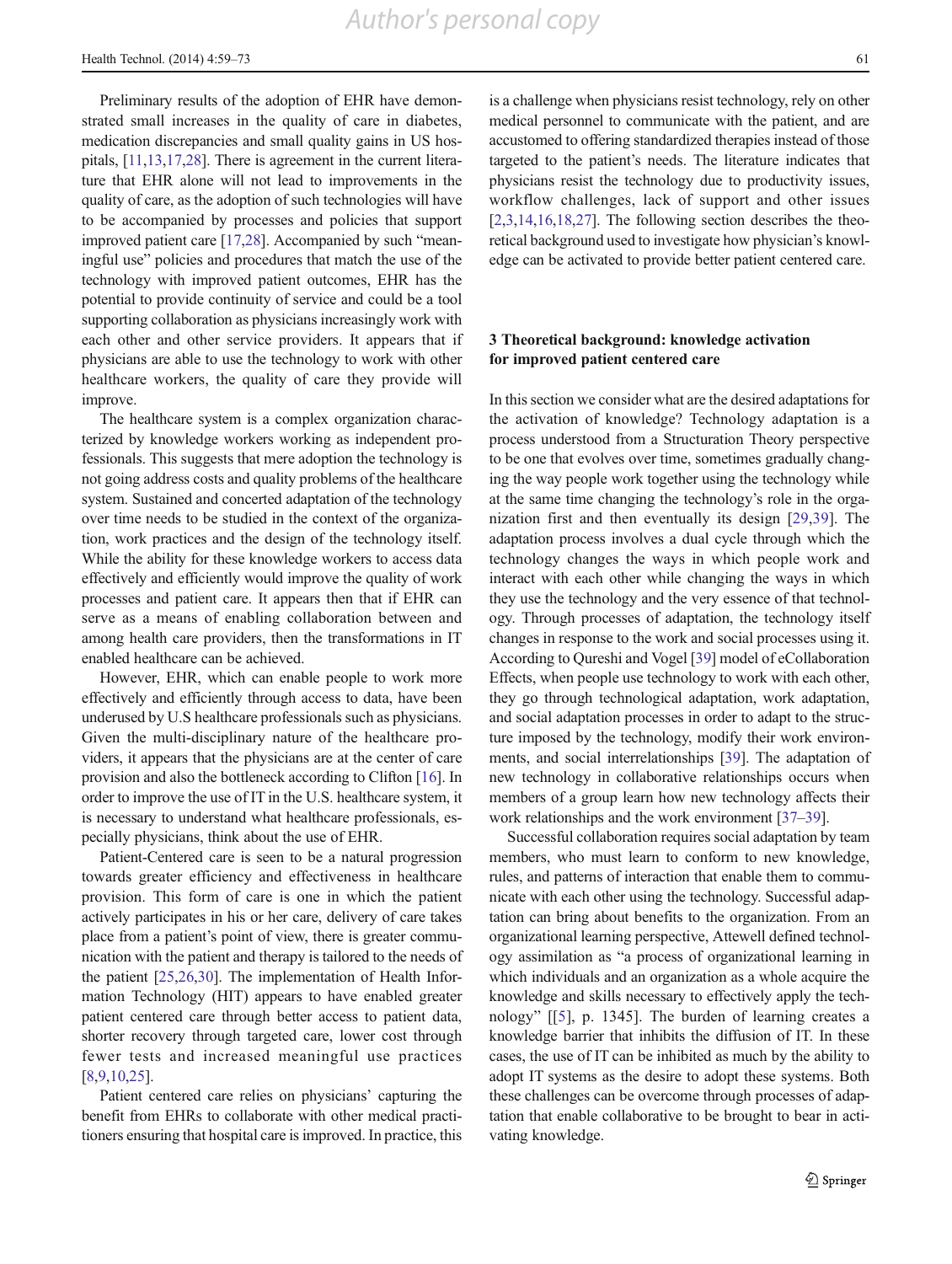Knowledge Activation is the conversion of knowledge into action. Activating knowledge, according to Qureshi and Keen [\[36](#page-18-0)] is about finding people with relevant knowledge and using it effectively through their willingness to provide, access, and share it as and when needed. This is central to understanding why and how physicians may or may not use technology to support the provision of healthcare. Technologies to support improved healthcare provision will have to enable physicians' knowledge to be activated more effectively. The concept of activation is drawn from social network analysis which suggests that activating knowledge can reduce an organization's dependence on a single set of experts or extend the organization's access to expertise from other organizations or communities. In order to activate knowledge, there has to be a demand for it. In the case of physicians, every time there is demand for their knowledge, they are called to use their expertise to provide care to a patient. In order to carry out the demand for the physicians' action, collaboration is needed between the physicians and the other healthcare providers, administrators and insurers involved in the demand for action. In this sense, collaboration is purposeful joint action through the construction of relevant meanings that are shared by members. Collaboration is needed to: 1) determine what action is required and relevant; 2) identify what knowledge is required to carry out required action; 3) demand for action. In order to support collaboration it is useful to have a technology with which to communicate and a social network or "community of minds" [[36\]](#page-18-0).

The theoretical framework of knowledge activation [[36\]](#page-18-0), suggests that knowledge use is shaped by three individual knowledge identities: 1) accountable which is part of individuals' professional lives; 2) discretionary which is theirs to share voluntarily; 3) autonomous which forms from their private experience. These identities determine the willingness of people to communicate and share. There are many incentives to share accountable knowledge, which is part of responsibility and position. There is less incentive to share discretionary and autonomous knowledge, which is personal and in many instances can be tacit information the owner is unaware of possessing or the owner may carefully guard as a component of his or her identity. The three types of knowledge can be activated through collaboration. This is illustrated in the diagram below:

A key challenge relating to the content of the electronic health record is the exchange of data, its analysis, and sharing diagnosis and treatment information from the physicians to the people who need it. According to Qureshi & Keen [\[36](#page-18-0)], occupational communities can have difficulty sharing information between different domains of knowledge that is dispersed across different individuals. The healthcare implementation of EHR has similar issues. Information technology solutions, such as the EHR, tend to focus on stimulating knowledge collection by codifying or explicating knowledge.

Typically infrastructures are used for storing, managing and distributing explicit knowledge. Whereas, the knowledge that physicians bring into action when providing care is mostly accountable and discretionary – much of which cannot be codified in any explicit way. This dichotomy explains why physicians are reluctant to use EHR to provide patient care, despite the many benefits of having access to this information.

In order for the different types of adaptations to lead to the activation of the different types of knowledge to obtain the desired outcomes, we need to consider that challenges to technological adaptation lie in that the physician perspective is often overlooked. This is reflected in a seminal Simon quote, "This is an old weakness in engineering design, not peculiar to computers: we are fascinated with our technical capabilities and design sophisticated hammers which go around looking for nails that are shaped so as to be hammerable by them (p. 135)." Challenges to work adaptation can be seen in the reviews of (EHR) literature that show the existing challenges with the alignment of organizational design and the engineered artifact. Niazkhani et al. [[\[31](#page-18-0)], p. 546] concluded "When put in practice, the formal, predefined, stepwise, and role-based models of workflow underlying CPOE systems may show a fragile compatibility with the contingent, pragmatic, and co-constructive nature of workflow." Two of the findings of Greenhalgh et al. [[[24\]](#page-18-0), p. 767] were "while secondary work (audit, research, billing) may be made more efficient by the EPR, primary clinical work is often made less efficient" and "the EPR may support, but will not drive, changes in the social order of the workplace".

In order to understand how the activation of the different types of knowledge to obtain the desired outcomes, we need to consider that Physicians using technology go through technological, work and social processes to adapt to new work environments. IT affects work relationships and environments. Work adaptation occurs when people adapt the technology to their own ways of working. The work-adaptation process takes place when groups are involved in changing organizational norms and values while using collaborative technology. Information Technology affects the work process itself and the way in which work is carried out [[37,39](#page-18-0)]. Technology adaptation occurs when people learn how to use technological tools to achieve their goals. The more flexible the technology, the easier it is for people to use the technology to meet their needs. In the context of the ontological framework provided by Paul et al. [[32](#page-18-0)], this Model contributes to an understanding of how the technology can enable physicians to use the electronic health records, which is technological adaptation, to work adaptation together with their partners, social adaptation, using the content available to them using the collaboration media to provide better healthcare.

The need for work adaptation to enable collaboration can be seen in Fontaine et al's [\[21](#page-18-0)] review of primary care that "The potential for HIE to reduce costs and improve the quality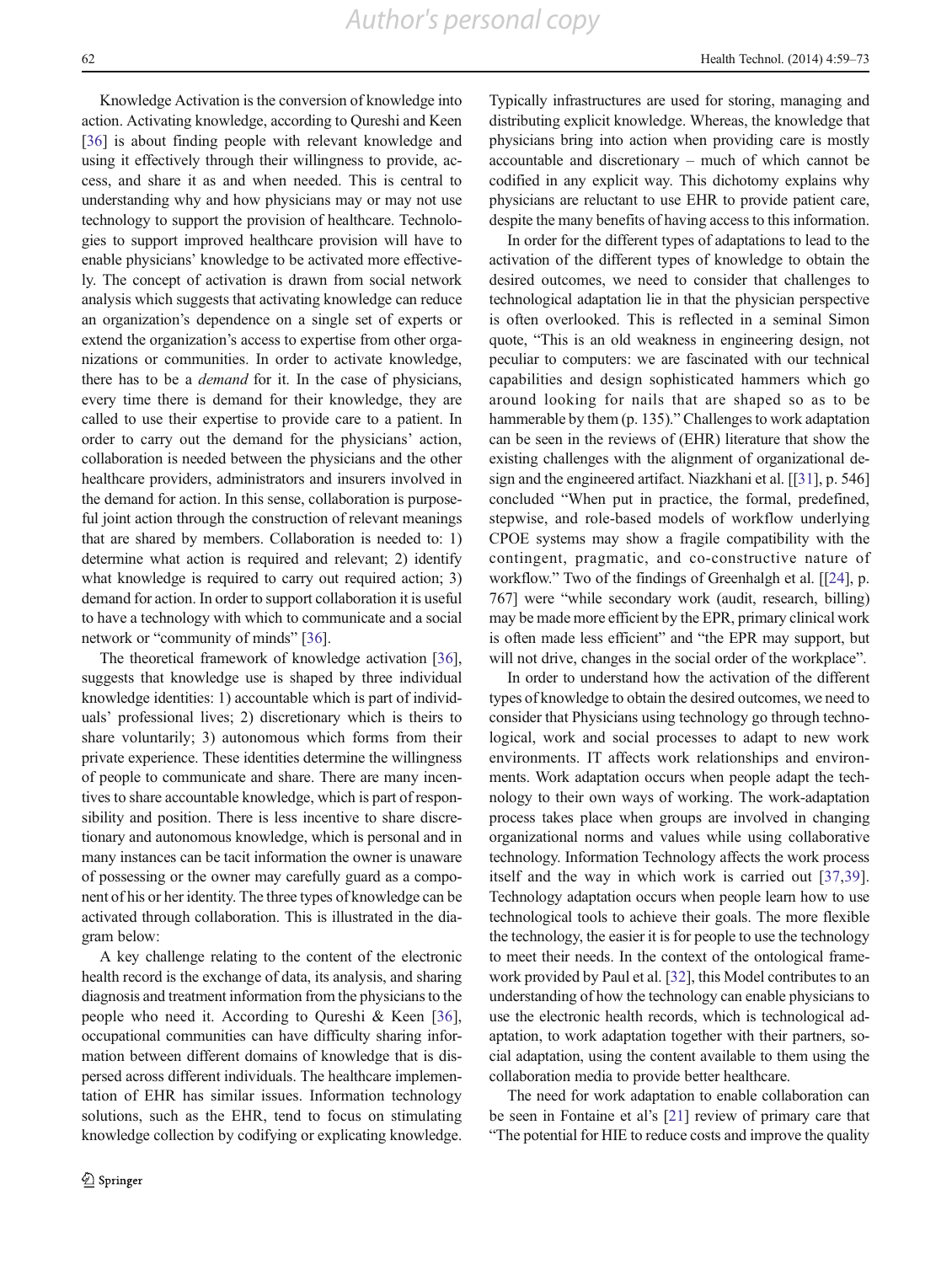of health care in ambulatory primary care practices is well recognized but needs further empiric substantiation." IOM [\[25\]](#page-18-0) claimed that the healthcare system needs to join the IT revolution, and improved information systems may be a critical factor for improving the healthcare system because of the pervasive need to access, record, and share information in order to provide high-quality medical care [\[25](#page-18-0)]. Knowledge and learning play important roles in the use of IT, and researchers have developed the diffusion, adoption, and acceptance theories to explain how people adopt, accept, and use complex organizational technologies. Attewell [\[5](#page-18-0)] defined complex organizational technologies as "technologies that, when first introduced, impose a substantial burden on would-be users in terms of the knowledge needed to use these technologies effectively" [\[5](#page-18-0)]. This is the case with the adaptation of EHRs at the moment.

In order to investigate how the adaptation of Electronic Health Records by physicians to collaborate can enable better healthcare provision, we will have to investigate how physicians bring their knowledge into action. In other words, how do the desired adaptations for the activation of knowledge actually become realized? Knowledge activation is key to understanding how technology adaptation by physicians can lead to improvements in healthcare provision. The following section describes the methodology used to answer this question by investigating how the adaptation of Electronic Health Records by physicians can enable better healthcare provision.

#### 4 Research methodology

This study uses a qualitative inductive research method to examine physician interaction with EHR. This means that the data collected is interpreted using the theoretical background that informs the selection of participants, interview questions and analysis of the data. It uses Eisenhardt's case study approach, in which interviews are the primary data collection method and open coding for data analysis. The Eisenhardt method was chosen as it: 1) Generates relationships or theory with constant comparison literature; 2) Emergent theory is likely to be testable with constructs that can be readily measured; 3) High likelihood of valid relationships, models or theory because the theory building process is tied to data and other evidence.

The data for this research was collected in a large hospital in the mid-west. This hospital was chosen because of its central location and importance in providing healthcare for the city. Seven physicians were chosen because of their centrality in the hospital's ability provide quality healthcare. The seven interviews and represented 66 pages of interview transcripts. This data was collected over a period of 6 months in 2010. This data analysis produced technological, work and social adaptation categories.

Open coding is used to analyze the data and develop concepts as they relate to physician interaction with EHR. The qualitative method and open coding analysis enables discovery of the relationships in the real world situation. Theoretical sensitivity allows the researcher to have insight into and to give meaning to the events and happenings in data. "Insights do not just occur haphazardly; rather, they happen to prepared minds during interplay with the data [[\[41\]](#page-18-0), p. 47]". Eisenhardt's enfolding the literature step complements the development of sensitivity. "An essential feature of theory building is the comparison of the emergent concepts, theory, or hypotheses with the extant literature [[\[19\]](#page-18-0), p. 544]". This research utilizes theoretical sensitivity and enfolding the literature to develop the lens for the effort and to strengthen the results. That is, it is discovered, developed and provisionally verified through systematic data collection and analysis of data pertaining to that phenomenon [[\[40\]](#page-18-0), p.23]. This approach is consistent with generally accepted approaches to develop relationships or theory from cases [\[6,19,42](#page-18-0),[44](#page-18-0)].

The following sections describe the open coding process, the results of the open coding and illustrate these using excerpts from interview transcripts to show how the realized adaptations for knowledge activation take place. In these sections we answer the research question: how can meaningful adaptation of Electronic Health Records to activate physician's knowledge enable patient centered healthcare provision? We answer this research question by investigating: 1) What are the realized adaptations for the activation of knowledge?, 2) Why or how do these adaptations activate physician's knowledge? And 3) What adaptations can improve the activation of knowledge and hence patient centered care? The analysis below is distilled into a model that enables us to explain how and what adaptations can improve the activation of knowledge and hence patient centered care.

#### 5 Results & analysis

The data for this analysis was comprised of seven physician interviews from varying specialties and represented 66 pages of electronic transcripts. This data was collected over a period of 6 months from October 2009 to March 2010. While analyzing the transcripts of the interviews, "labels of meaning" were identified and placed next to the relevant occurrence. Occurrences were events, happenings, actions, feelings, perspectives, actions and interactions. Categorization of the coding was done in two phases. First, the data obtained from the interviews was coded into broad categories. The interview data was analyzed using Strauss & Corbin's [\[41\]](#page-18-0) open coding method. Open coding was used to conceptualize raw data by naming and categorizing the phenomena through close examination of the data. During open coding, data was broken down into discrete parts, closely examined and compared for similarities and differences. The coding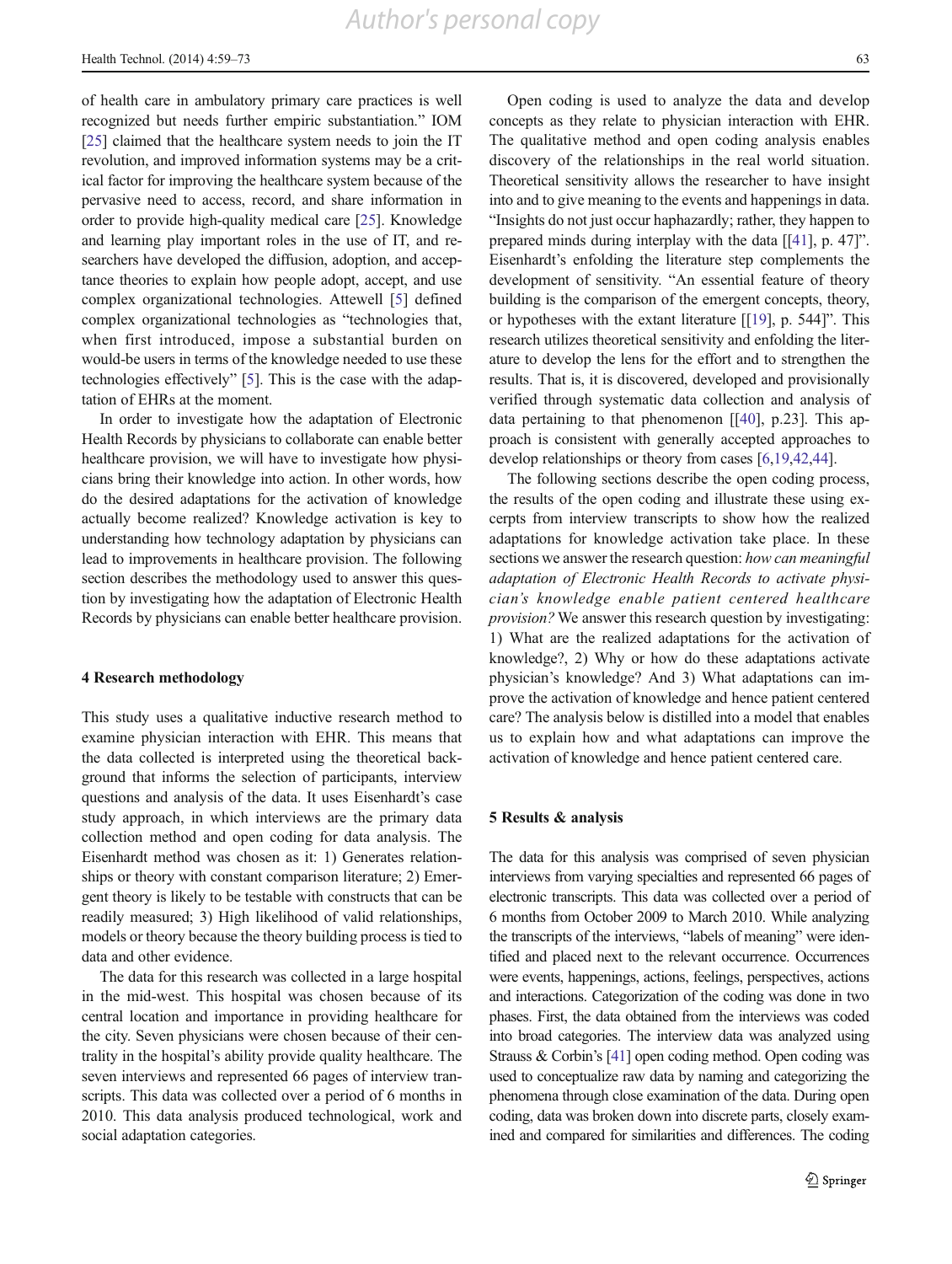process yielded 833 coded quotes. The data representing events, happenings, actions and interactions that were found to be conceptually similar in nature or related in meaning were grouped under abstract concepts that best represent the phenomenon. According to Strauss and Corbin [[41](#page-18-0)], although events or happenings might be discrete elements, the fact that they share common characteristics or related meanings enables them to be grouped. Based on their ability to explain what is going on, certain concepts were grouped under more abstract higher order concepts which Strauss and Corbin [[41](#page-18-0)] term category. Categories have analytic power because they can have the potential to explain why physicians may or may not use the technology and potentially predict the effects of certain implementations on physicians' use. The 833 labels were categorized to compare codes across the interviews. The categories were derived by tabulating the number of occurrences of related concepts.

Reliability of these groupings was achieved through theoretical sensitivity, iterative coding and theoretical sampling. Strauss and Corbin [\[41\]](#page-18-0) suggest that theoretical sensitivity is required to enable the researcher to interpret and define data and thus develop relationships, models or theories that are grounded, conceptually dense and well integrated. Sources of theoretical sensitivity are the literature, professional and personal experiences. Additional reliability was achieved through the iterative use of open and axial coding to bring out the concepts and discover any causal relationships or patterns in the data. Strauss and Corbin [[\[39](#page-18-0)], p.98] state that "though open and axial coding are distinct procedures, when the researcher is actually engaged in the analysis he or she alternates between the two modes". Along with the groupings of abstract concepts (open coding) and identification of causal conditions (axial coding), that lead to the occurrence or development of a phenomenon, additional coding was carried out iteratively using theoretical sampling.

Further reliability was achieved through theoretical sampling, which is the sampling of data on the basis of concepts that have proven theoretical relevance to evolving relationships, models or theories. The form of open sampling used was open sampling which is associated with open coding. Open sampling was used to select additional interview data. The 'slices of data' of all kinds are selected by a process of theoretical sampling,

where the researcher decides on analytical grounds where to sample from next. Glaser and Straus ([\[23\]](#page-18-0), p. 3) state that the researcher does not approach reality as a tabula rasa but must have a perspective that will help him or her abstract significant categories from the data based on the constructs identified in the literature. This data analysis produced technological, work and social adaptation categories. A further analysis of adaptation at each of the three levels revealed the level the physicians are able to use EHR to support their work practices, level of technological comfort and social interactions/connections. The categories, descriptions and number of occurrences are shown in Table 1: Physicians' Adaptation of EHR.

These mappings comprise the first segment of the conceptual framework defined in Figs. [1](#page-10-0) and [2](#page-10-0). The work, technology and social categories depicted below in Table 1 are the first level results of the mappings.

These results suggest that the majority of realized adaptations for the activation of physician's knowledge relate to work adaptation, which comprise of 68 % of all the occurrences. Work adaptation enables physicians to work within the environment of the EHR while technology and social adaptation have fewer occurrences. This research has shown this far, that EHR have changed the work practices of physicians by forcing them to complete data entry type tasks, change the method of their assessment, and modify the flow of thought recording. It appears EHR success may hinge upon its ability to integrate data, process and thought. The following sections consider in more detail the differences between the desired and realized adaptations for the activation of knowledge; and why and how do these adaptations activate the knowledge? Finally our model will illustrate what adaptations can improve the activation of knowledge and hence patient centered care.

5.1 Physicians adaptation of electronic health records: desired and realized adaptations for the activation of knowledge

EHR has potential to be a tool supporting collaboration as physicians work with each other and other service providers. An analysis of adaptation at each of the three levels revealed the level the physicians are able to use EHR to support their

|        | <b>Table 1</b> Physician's adaptation |  |
|--------|---------------------------------------|--|
| of EHR |                                       |  |

| <b>Table 1</b> Physician s adaptation<br>of EHR | Category   | Description                                                                                                                                                                                                        | Occurrences | Ratio  |
|-------------------------------------------------|------------|--------------------------------------------------------------------------------------------------------------------------------------------------------------------------------------------------------------------|-------------|--------|
|                                                 | Work       | The physician perspective of EHR usage on physician work.<br>Subcategories: Positive Work Impact, Negative Work<br>Impact, Productivity.                                                                           | 197         | 68 %   |
|                                                 | Technology | The Physician perspective on implications of IT Context<br>on EHR usage. Sub-categories: System Development,<br>Hardware & Configuration, Training, Documentation,<br>Desire Integrated Systems, Downtime Concern. | 75          | $26\%$ |
|                                                 | Social     | The Physician perspective on implications of Social<br>Context on EHR usage.                                                                                                                                       | 18          | 6 %    |
|                                                 | Total      |                                                                                                                                                                                                                    | 290         |        |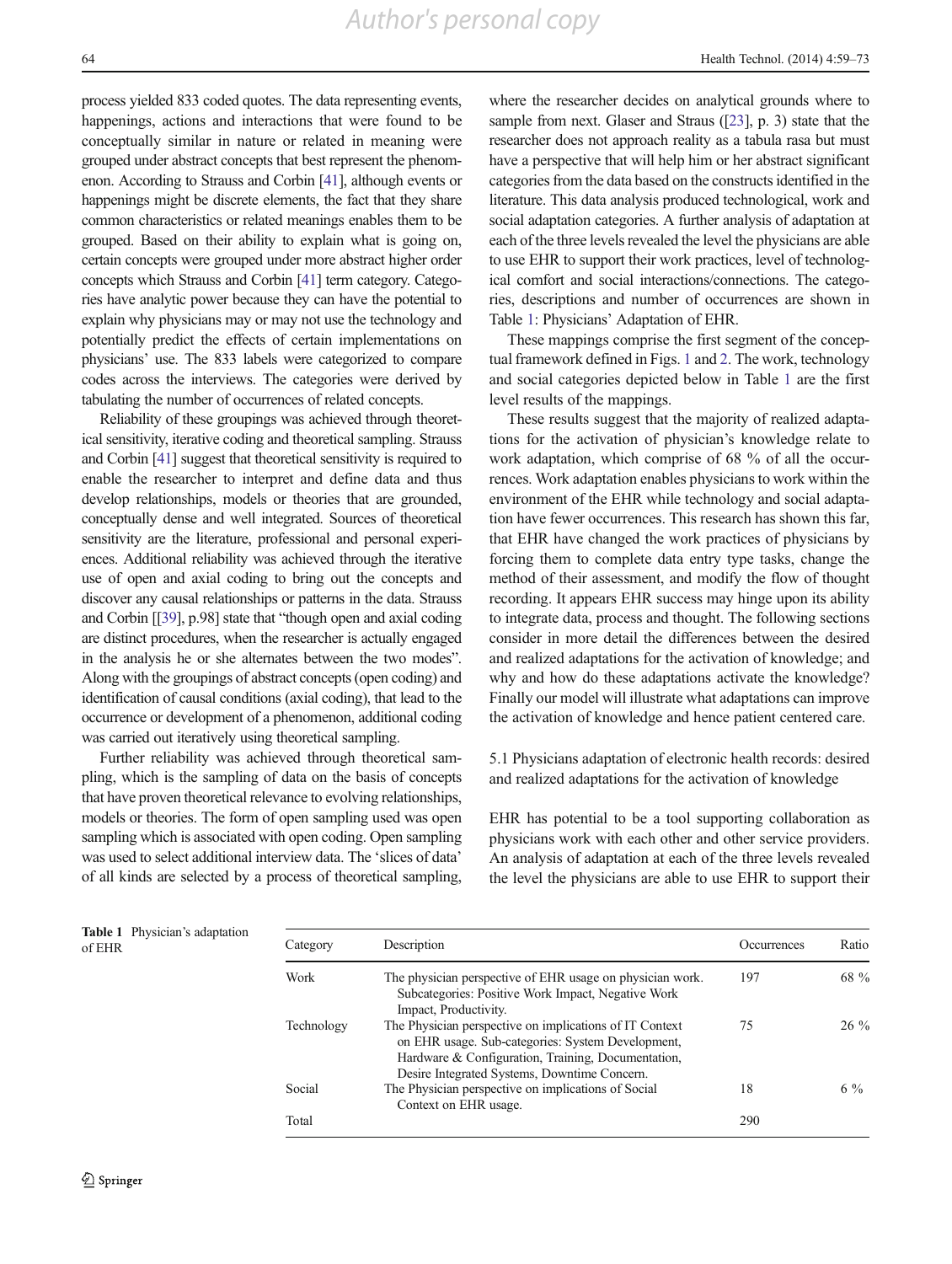<span id="page-10-0"></span>

Fig. 1 Theoretical framework of knowledge activation. Source: Qureshi and Keen [\[36\]](#page-18-0)

work practices, level of technological comfort and social interactions/connections. Delving further into the adaptation, of EHR by physicians, this section reveals the positive and negative occurrences within each category. The numbers of negative adaptation in each category exceed the positive adaptation. These results are depicted in Table [2](#page-11-0).

While, the results of the coding analysis revealed that an overwhelming majority of occurrences relate to work adaptation, the majority of the work adaptations were negative. This is an important finding in that physician adaptation of the EHR being investigated was very low. This means that the realized adaptations were lower than expected. This may be because physicians have experienced highly demanding educational and specialized training and are experts in their own profession. Findings from prior research suggest physicians are reluctant to give a positive response to implementation of an IS that interferes with their traditional routines [[15](#page-18-0)]. A key element in understanding physician use of EHR is the critical role played by expertise and values in their work processes. Some authours suggest [\[2](#page-18-0),[3\]](#page-18-0) that professional expertise and values can be powerful inhibitors of innovation. This may also explain the low adaptation of the technology by physicians.

Technological adaptation amongst physicians appears to be influenced by their level of comfort and experience with technology. While older physicians are opinion leaders with respect to clinical decisions, younger physicians are frequently leaders in using information technology [\[2](#page-18-0)]. In addition, the various processes and infrastructure identified in this research case study do not encourage adaptation. Hence, the frustration amongst physicians and their loss in productivity through the use of EHR exists. This is illustrated in their comments below:

"What is currently happening is the clinicians are being asked to pay for it, especially the ones that are on productivity, are being asked to pay for it out of their productivity dollars and they are not going to make a return from it."

"I think that one concern is that you actually spend less face to face time with people whether it's personal family/friend time or patient care, too."

"One of the things we hear with the Computerized Physician Order Entry system we have here, CPOE, is that most providers will tell us that it costs them time." "rather than sitting down and thinking "could this be something else, what am I missing, what else could it be?" We don't have time to do that anymore, and you don't have time to use your clinical skills to take care of our patient.

"I appreciate the standardization and ease of getting access to a patient's record from anywhere. Overall, I wouldn't trade an EMR for ANY paper charting."

As illustrated by the above quotes, EHR appears to be a new technology that is considered additional work resulting in reduced productivity by the physicians required to use it. At the same time, the benefits of using these technologies have been touted by administrators and politicians. If the physician has a need to address a problem, the physician will turn to technology or other care providers. The physicians in this research all identified a need for additional interfaces and analysis tools to interface with the data. In fact, they have expressed dissatisfaction with the lack of delivery of these types of tools.

A desired adaptation for the activation of knowledge is that an EHR solution must contain more than 'automating' functionality, it must enable 'informating' functionality. A key element in understanding physician use of EHRs is the critical role played by expertise and values in their work process. This research highlights the benefit of inputting the standardized information into the EHR and providing the access from anywhere component. In addition, the downside of the standardization is the lack of support for the physicians' individual high level clinical thinking. Often, the standard interface of required fields distracts the physician from activating higher level identities and support for clinical expertise and thinking. The ability to activate discretionary and autonomous knowledge would increase with adaptations enabling social interaction to improve information sharing and collaboration amongst physicians and other service providers. The following section identifies the adaptations needed to activate the accountable, discretionary and autonomous knowledge identities of physicians as they care for their patients.

Fig. 2 Adaptations to activate physicians knowledge for improved patient centered care outcomes

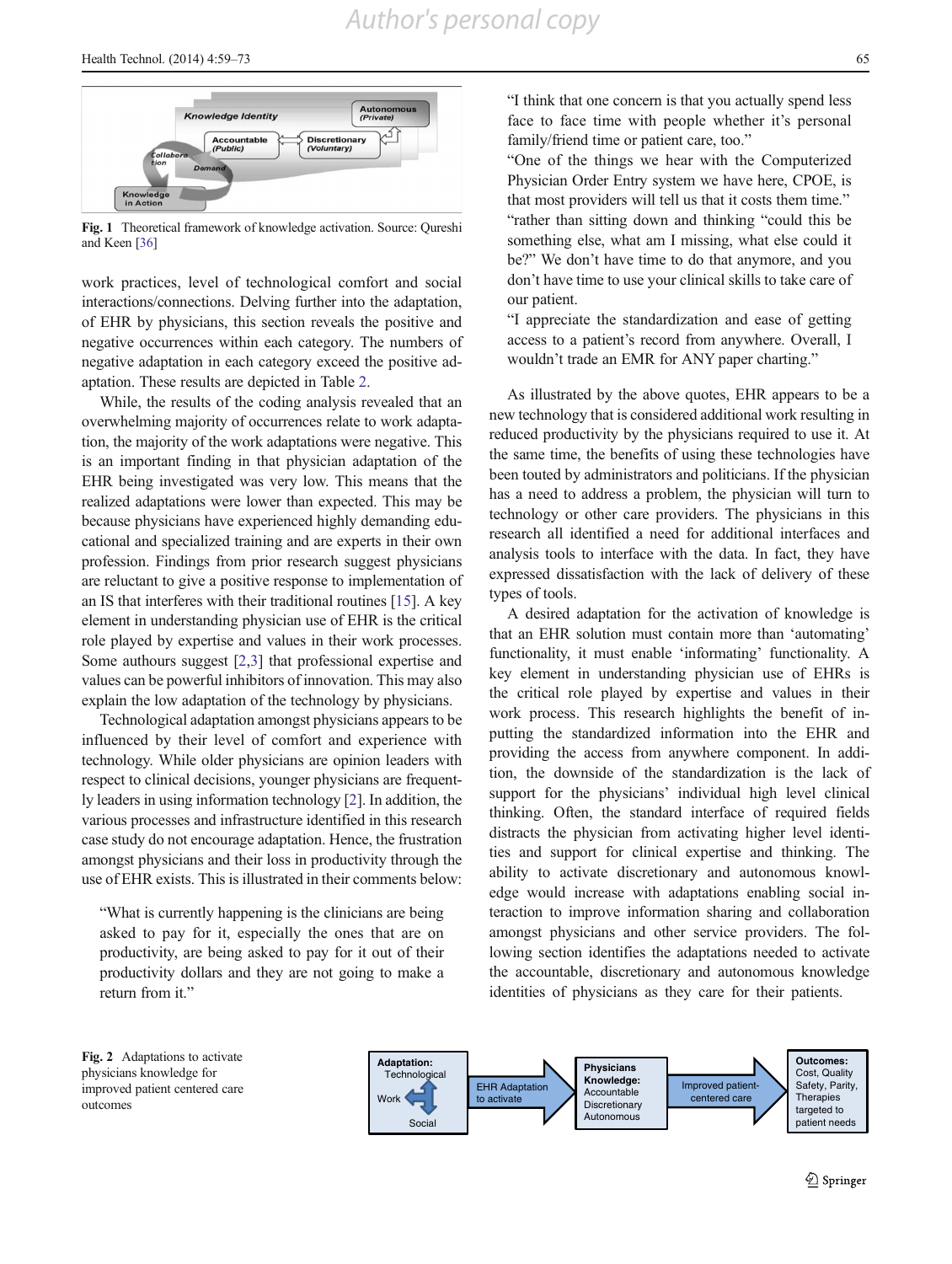| Category      | Description                                                                                                                                                                                                     | Positive | Negative | Total occurrences |
|---------------|-----------------------------------------------------------------------------------------------------------------------------------------------------------------------------------------------------------------|----------|----------|-------------------|
| Work          | The physician perspective of EHR usage on physician work. Subcategories:<br>Positive Work Impact, Negative Work Impact, Productivity.                                                                           | 85       | 112      | 197               |
| Technological | The Physician perspective on implications of IT Context on EHR usage.<br>Sub-categories: System Development, Hardware & Configuration, Training,<br>Documentation, Desire Integrated Systems, Downtime Concern. | 35       | 40       | 75                |
| Social        | The Physician perspective on implications of Social Context on EHR usage.                                                                                                                                       |          | 18       | 18                |
| Total         |                                                                                                                                                                                                                 | 125      | 165      | 290               |

<span id="page-11-0"></span>Table 2 Physician's positive & negative adaptation of EHR

5.2 Physicians knowledge activation: why and how do these adaptations activate the knowledge?

It appears that in order for adaptation to take place, the knowledge identities of the physicians need to be addressed. In particular, the physicians' ability to care for patients not only depends on their explicit knowledge, professional identity and accountable knowledge, but their intuition and experience. It is their ability to utilize 'sensemaking' [[43](#page-18-0)] that must be emphasized and supported to enable physician work processes. The adaptation of the technology appears to be a barrier to activation of clinical skills and is supported by this research as indicated by the data, such as:

"…rather than sitting down and thinking "could this be something else, what am I missing, what else could it be?"

"We don't have time to that anymore, you don't have time to use our clinical skills to take care of our patient." "We have a whole generation of physicians coming up that are not as good at their clinical skills. I am not as good at my clinical skills as my elder colleagues. They can walk into a room and diagnose something because they were good clinicians. Now we look at a patient and say what do they have and then we look at the data and make the data fit what we want it to. Does the data fit what it could possibly be rather than I think it's this, what do I need data-wise to confer? And so I think with EHR we are doing a lot of it, we are spending more time trying to find out what it could be with data rather than talking to a patient."

The above quotes illustrate that physicians routinely activate their accountable knowledge through examination of a patient and then correlating it with additional test data. Adaptation to the electronic health record technology makes the activation of accountable knowledge more cumbersome as they are unable to put into practice and develop upon their clinical skills. In addition, when the implementation of an information system interferes with physicians' traditional practice routines, they are not likely to be accepted by physicians [[3\]](#page-18-0). According to Anderson [\[2](#page-18-0)], physicians will oppose any systems that impose major limitation on how clinical data is recorded and how the medical record is organized. Physicians feel it interferes with the way they organize their thought processes in caring for patients. Understanding how physicians work with knowledge in the healthcare domain and the knowledge identities they utilize is an important step in understanding the physicians' perspective on EHR usage.

Adaptation of the technology that may enable better activation of a physician's knowledge, need to include a combination of accountable and discretionary knowledge. While their status and role need to be acknowledged, a physician can be highly valued for other abilities that may not be related to accountable knowledge. The demand for a particular physician is based on much more than ability to demonstrate accountable knowledge. Often the physician has gained vast amount of discretionary and autonomous knowledge that differentiates them from others. For example, experience with similar conditions with other patients, research projects that they may have been involved with or having information on a condition that may not be documented are all aspects of discretionary knowledge that can be activated through adaptations to the technology. Examples of autonomous knowledge that may be activated through adaptations of the electronic health record may require the addition of a blog or community in which the physicians can interact with groups of patients with similar conditions.

Such adaptations of the technology can enable all three knowledge identities to be activated. Physicains are able to complete their work processes without specifically realizing every step of their thought processes or every discrete data element under consideration. It is their ability to combine and utilize their knowledge identities and 'sensemaking' processes that enable them to arrive at superior performance and better patience centered care. The following sections analyse the three types of knowledge, in order to arrive at why and how these adaptations activate the knowledge.

#### 5.2.1 Activation of accountable knowledge

The accountable knowledge is part of the codified knowledge expected in the public identity and responsibility of a physician. It is seen in the interaction with EHR. Physicians have very distinct professional identities. "To be a professional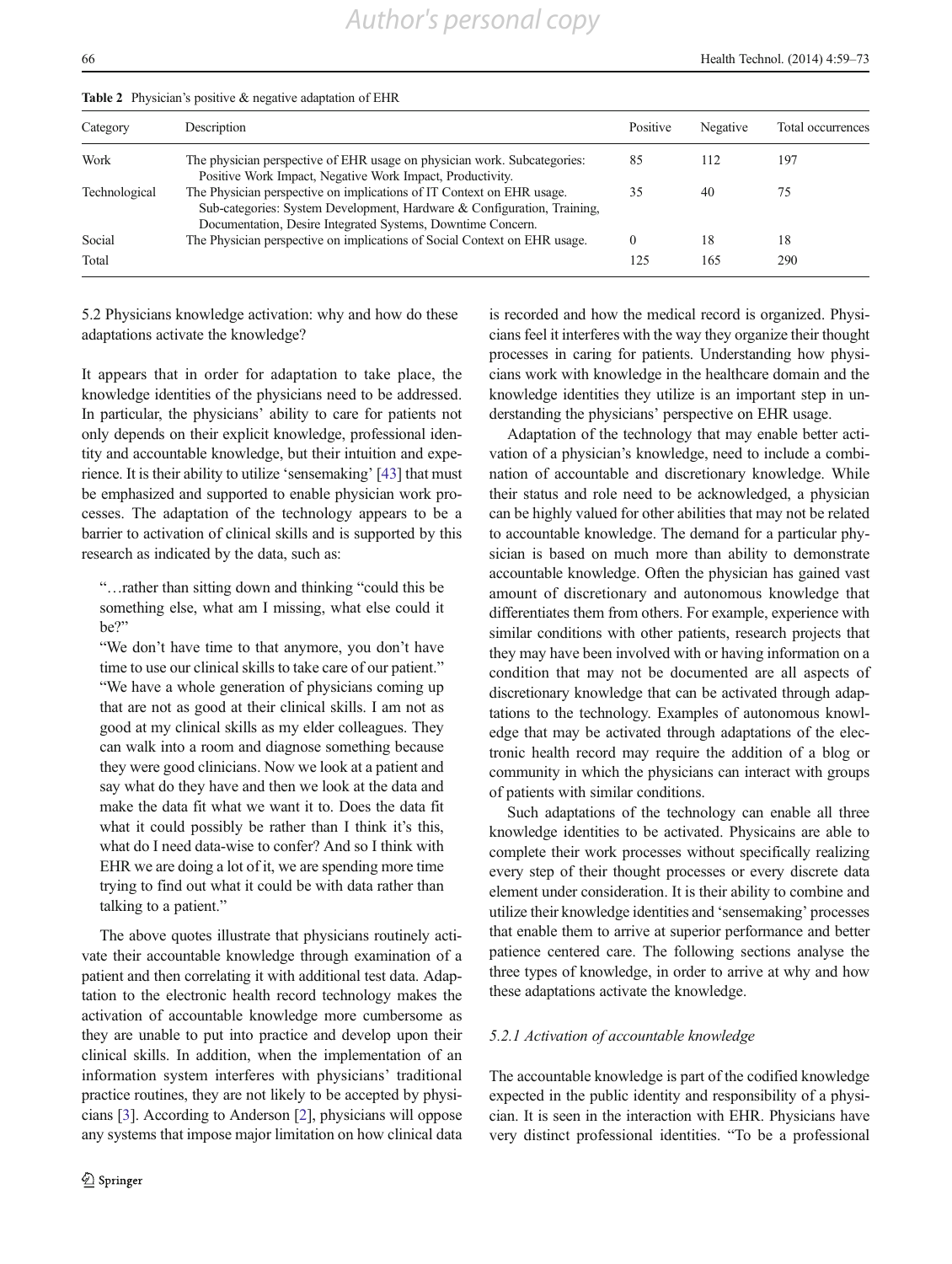includes three ideals; 1) that one has skill acquired through specialized training; 2) that one can have a rational account of one's own activities, explaining the 'whys'; 3) that one is dedicated to using one's skills for the well-being of others [[\[9](#page-18-0)], p. 51]". Often the physicians' expertise is based on specialized cognitive knowledge and specialized skills. Historically, physicians have a dominant role in the medical model of healthcare [[2,3](#page-18-0)]. Many of the work adaptations required the physician to adjust the work flow of documenting the patient condition. The greater benefit was the ability of physicians' to activate their accountable knowledge as they reviewed prior records and gained insight to the full history of the patient. Successful adaptations have centered around the ability to review the codified, collected details of patient condition and diagnose and direct care with standardized order sets. The ability of the physician to review integrated records from laboratory, radiology, pharmacy and other patient care areas enable the physician to see the integrated view of the patient and successfully activate their accountable knowledge for diagnosis and patient care. These adaptation have enabled physicians to increase their ability to utilize the EHR for exchange of data, its analysis and sharing diagnosis and treatment information.

The recording of accountable knowledge with EHR, as indicated below, is relatively easy. However, the physician perspective tends to indicate the entry of accountable knowledge tends to distract them from other thought processes.

"think that a lot of consultants, myself included, because there are so many dot points and so much data that we have to put in extra time that we forget to read what's in there. We are so busy trying to document that we are actually not paying attention to what is in the documentation."

"I think you could do a combo where you had point and click history of present illness, review of systems, past medical history, because all of that stuff is easy. I mean for me to document past medical history, review of systems and family history, that can be point and click, that's not the issue, but when you get down to what your thought process is and what you have done for the patient and when you are saying why it's not a heart attack and you think it's chest wall pain and stuff like that, there is no good way to represent that in a point and click type of thing."

This suggests that the tool to support physicians' accountable knowledge is considered inadequate by them. The findings of Qureshi and Keen [\[36](#page-18-0)] on the knowledge as an identity have implications for physician use of EHR. The EHR appear to have introduced a paradox where the system supports some work processes and not others. The physicians' knowledge paradox is their inability to bring to bear their combined expertise on a particular problem because the processes and infrastructures of EHR force them to codify accountable knowledge. This paradox is illustrated in the quote below by Qureshi and Keen [[36](#page-18-0)]:

"…our perspective on knowledge as identity has the following implications for overcoming the knowledge paradox: first and perhaps most importantly, it defines knowledge as part of the person and thus as highly situational. Second, the knowledge management challenge is to activate knowledge via networks. Third, knowledge management will move toward achieving its goals by recognizing the needs for multiple activation networks based on the link between knowledge identities and signing up as a member. All of us have accountable, discretionary and autonomous knowledge. The very same knowledge may have entirely different activation features depending on one's identity. Finally, people determine knowledge in action [[\[36\]](#page-18-0), p.13]".

This is the minimum requirement for work practice support and a small or insignificant part of their role as a physician. Physicians appear to need much more than codified, accountable knowledge. The systems they interact with need to facilitate the knowledge conversion from tacit to explicit knowledge and support the activation of accountable, discretionary and autonomous knowledge. It appears from the analysis that there are some knowledge processes that need to be addressed. It appears knowledge processes take place as physicians interact with the EHR. In this case, there is a mismatch between the physician work practices and the processes the EHR support. As a result, there is low adaptation.

When accountable knowledge is not sufficient to satisfy a demand for action, discretionary knowledge is activated [[36\]](#page-18-0). The discretionary knowledge is based on experience and is not represented in any particular document or system. It lies in the interaction with humans. Often the answer to such problems lies in experiential and personalized knowledge held by various members of the organization, but not necessarily related to their job description [\[36\]](#page-18-0). Collaboration and relationship are necessary at this level.

#### 5.2.2 Activation of discretionary knowledge

Physicians have found EHR a difficult tool to utilize to activate discretionary knowledge. The successful adaptations to date relate to the decision support functions of the EHR and physician collaboration. The physicians do successfully navigate the data and the physicians do appreciate the readily available history and results. However, the 18 negative occurrences of social adaptation indicate the successful support for interaction is not optimal. The focus of the physician interaction with the machine appears to have overshadowed the ability to interact with individuals, specifically, the patient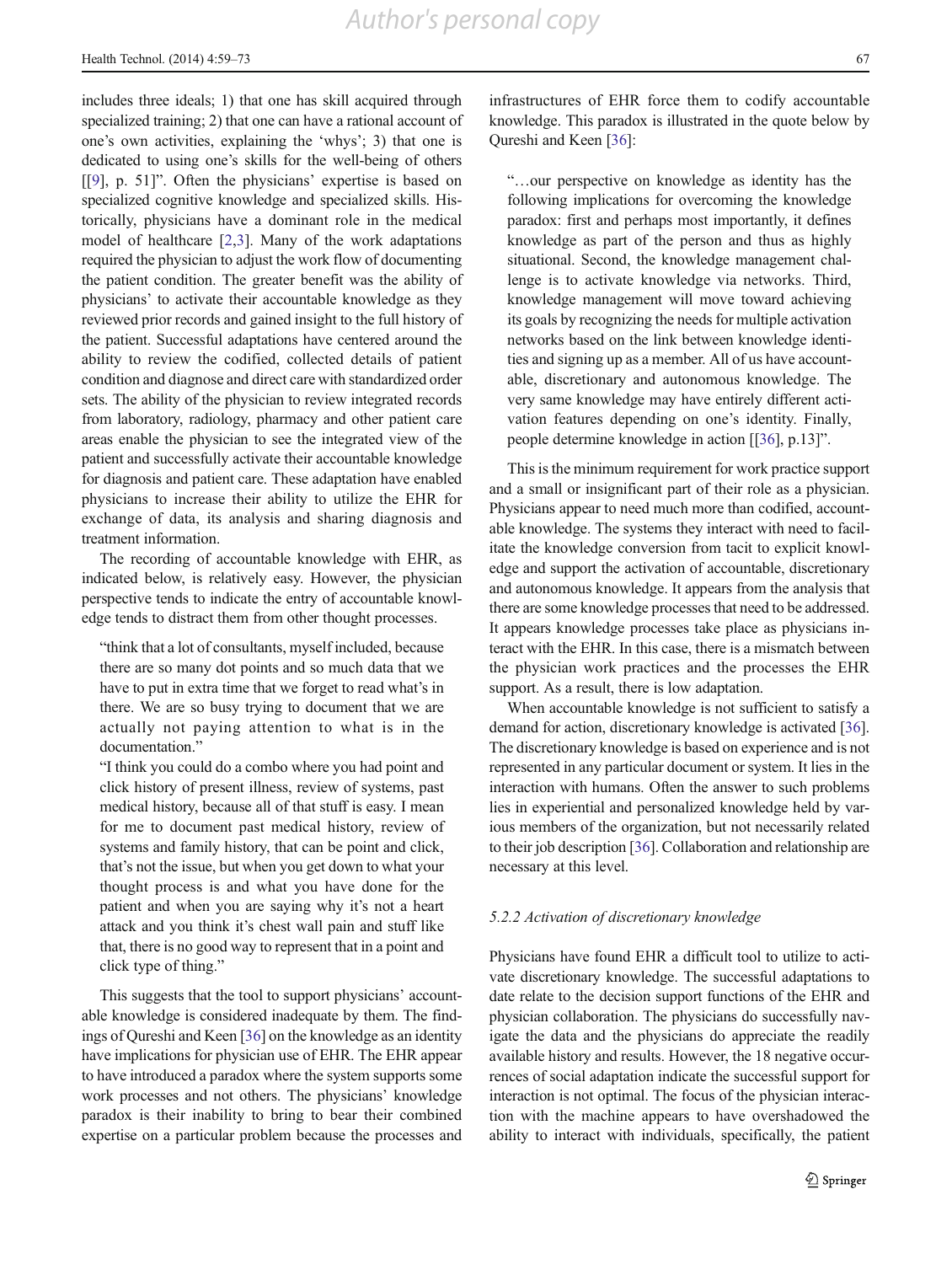and other healthcare workers. As physicians have continued to work with the EHR, the technology infrastructure to support physicians has become a central to healthcare provision. The physicians have successfully adapted their EHR use to leverage the digital storage of healthcare information and adapted their use of EHR to include analysis of the aggregate data to activate their discretionary knowledge.

However, there is an indication in the data that the support for discretionary knowledge in the EHR is not sufficient to support this knowledge identity. The physician perspective seems to indicate a loss of interaction opportunity. The focus of entering and representing data tends to overshadow the opportunity for discretionary identity activation. This is illustrated in the quote below:

"And so I think with EHR we are doing a lot of it, we are spending more time trying to find out what it could be with data rather than talking to a patient."

"I think physicians are spending less time thinking about things and instead of thinking what could be causing chest pain we are trying to think about what are the 16 dots I need to check to meet the standard to get paid and make sure that I look good that any patient can see rather than sitting down and thinking "could this be something else, what am I missing, what else could it be?"

The frustration with some of the physicians is identified by their inability to place information into the system to reflect their higher level discretionary or autonomous thoughts and assessments. The focus of 'what is going on with my patient and providing that level of assessment and detail' is interfered with the thought of 'how do I use this system and click the required fields'. In many cases, information the physician wants to see or wants to record is not intuitively obvious or supported task in the system.

#### 5.2.3 Activation of autonomous knowledge

The autonomous knowledge is an individual's private identity. The knowledge is highly personal, tacit and experiential. It is mobilized in personal relationships, friendships, mentoring and types of communities. EHR cannot support his type of knowledge identity. It cannot be codified into databases. Yet, it is a key component of physician identity. This is not an area to incorporate into EHR, but is an area we need to consider when considering physicians adaptation to EHR. EHR requirements and interaction cannot distract physicians from accessing the autonomous knowledge identity. This knowledge identity is often the distinguishing factor between physicians. The quote below illustrates this:

"it's going to be very hard because we all have different brains and we all see things differently, I am a visual

person, so when I see it on one sheet and I see all the information I need it is very easy for me to go through that. But to go through page after page after page after page and it's really only a few hours of time doesn't work for my brain. So either I can retool my brain, which I have to do because we are not going to have to have a different system for each provider or I just don't do it."

The above quote suggests that the real challenge with EHR is addressing the needs of physicians to use the EHR to record autonomous knowledge when the interface primarily enables collection of codified information that is contained in the patient records. The EHR strongpoint is the collection of codified knowledge while physicains will also need to connect with patients through collaborative tools such as blogs, community chat functions and support groups of patients facing similar conditions. The EHR tools need to continue to be adapted to the way physicians work and activate their autonomous knowledge.

In working with other physicians and care providers, physicians bring their knowledge into action while drawing upon the skills and knowledge of their colleagues. This means that in order for a technology to effectively support physicians' work, it would have to have functionalities that enable physicians to identify, contact each other and share their knowledge relevant to their cases. This has implications for how we support the physician in utilizing the system and how we support the physician in enabling them to effectively record their discretionary knowledge. Current systems do not appear to support the level of thought processes and knowledge requirements going on in their 'brains'. The following quotes illustrate this:

"I am not there every day. I have trouble navigating that particular system. Plus it is not as user friendly; it doesn't think for you, there is too much information, too many boxes of checkmark data that is not appropriate for patient care."

"I like technology when it enhances what I do. I think that technology is the hammer, it is not the person. So, I like technology when it does what I ask it to do, when it doesn't argue with me and when it doesn't make my job harder."

These comments suggest that EHR emphasis appears to be on the codification of the knowledge physicians possess. The systems impinge on the physicians' ability to access or activate discretionary and autonomous knowledge by forcing attention on the codification of knowledge. This is illustrated in the following quotes:

"…I used it for a while and did a couple hundred charts and it was arduous and I felt like it wasn't good narrative, it didn't communicate well to other physicians."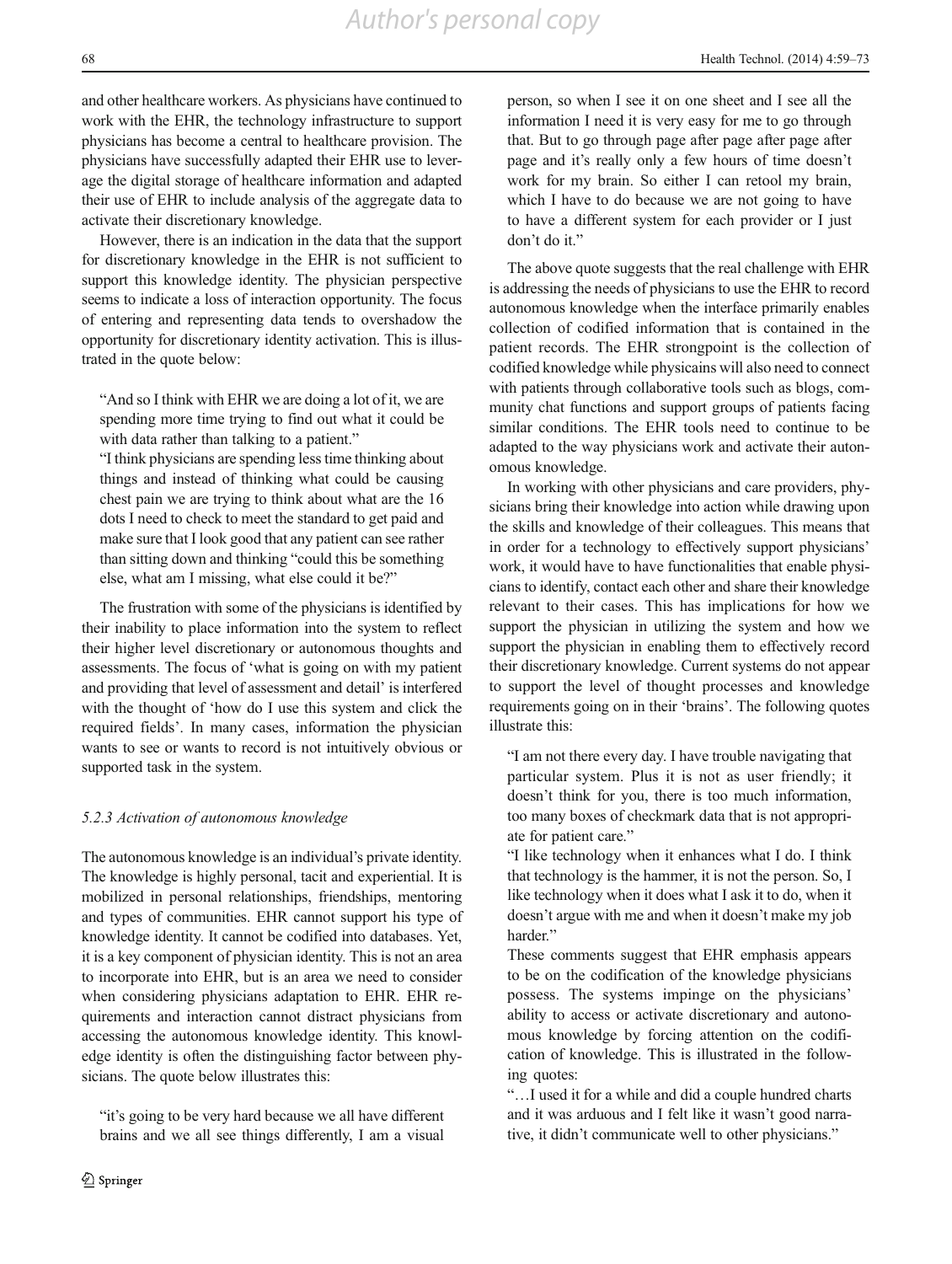"We are spending less time taking care of the patient and using our mind and more time putting stuff in so that I and the hospital can get reimbursed. So, we are doing a lot of documentation of things for money that doesn't really improve patient care."

"… it (EHR) doesn't think for you, there is too much information, too many check boxes of check mark data that is not appropriate for patient care."

As illustrated above, this focus on the codification of knowledge is detrimental to the provision of healthcare because the physicians use a combination of their knowledge identities to arrive at conclusions and decisions. The following section illustrates how adaptations to improve the activation of knowledge identities can lead to improved patient centered care.

#### 6 Adaptations for the activation of knowledge for improved patient centered care

Adaptations that can improve the activation of physicians knowledge would have to address all three knowledge identities analysed above. It appears that the EHR could provide shared spaces to enable activation of accountable, discretionary and autnomous knowledge. The components of the EHR can serve a greater functionality than 'storing' information, but should create 'shared spaces' where the various members of the healthcare team can communicate and create shared understanding. While physicians are utilizing the EHR and focusing on 'accountable knowledge', their skill set, value and differentiation are derived from their discretionary and autonomous knowledge identities. The challenge for developing EHR becomes 'how can EHR activate the necessary physician knowledge?' And if the tool does not meet the physician needs, will the physician choose to adapt to the tool? Or are there other work or social adaptations that can enable their knowledge to be successfully activated?

Physicians differ from other users of technology in that they are users relying on knowledge, experience and intuition rather than 'database driven facts'. This may be a reason the computer based EHR have met with limited acceptance among physicians [\[2](#page-18-0)]. When the implementation of EHR interferes with traditional practice routines, they are not likely to be accepted by physicians. This is illustrated in the following quotes:

"I think physicians are spending less time thinking about things and instead of thinking what could be causing chest pain we are trying to think about what are the 16 dots I need to check to meet the standard to get paid and make sure that I look good ."

These findings support the conclusion made by Zuboff (p. 9), which states that organization innovations are necessary to support technological innovations if a firm is to fully benefit from the informating process. It is a process that has implications for the kinds of skills that organization members must develop the articulation of roles and functions and the design of systems and structures that support and reward participation in an informated organization. This suggests that the adaptations of technology will have to support the activation of knowledge identities as well as the work processes that physicians are accustomed to following. These adaptations will have to take place through the technological, work and social processes in order to for the electronic health record adaptation to activate the physicians knowledge. This connection between adaptation and knowledge activation is illustrated in the following diagram:

In order to provide improvements in patient centered care, physicians need technology to enable them to bring their knowledge identities into action when caring for their patients. Patient centered care relies increasingly on the creation of therapies that are targeted to the patient's needs instead of the standard care given for the conditions they may have. Adaptations for such care require greater collaboration with other healthcare providers as they activate their knowledge when there is demand for it. Demand for knowledge takes place when there is a condition requiring their specialist skills or a patient presents. Physicians are needed for their specialist skills and knowledge of medical conditions relating to conditions. Technology can be applied to automate certain parts of this process, but cannot always support the process of bringing knowledge into action. Herein lies a role for collaborative technologies in enabling knowledge to be brought into action. In order to be able to carry out knowledge activation to make sense of the data retrieved through the EHR physicians' process of adaptation will require the technology to be more flexible with greater functionality for collaborative processes between physicians, healthcare providers and patients. The following section explains the process of knowledge activation and attempts to illustrate how physicians' adaptation of EHR can take place.

The data retrieval and analysis functionality serves as a technology mediator for the EHR. In the context of Paul et al's [\[32](#page-18-0)] ontology, this means that the technology enables the exchange of content to the extent that physicians are able to use the media. This research has shown that the adaptation processes allow the physicians to use shared spaces and support provided to analyze and interact with the data allowing creation of communication and knowledge from the data. The result is additional capacity for assessment and verification of their accountable knowledge. This means that physicians' diagnosis and treatment options will be of better quality as the system provides more transparency into the use of the content to provide healthcare. This ability to collaborate on diagnosis and treatment options can potentially increased the quality of care.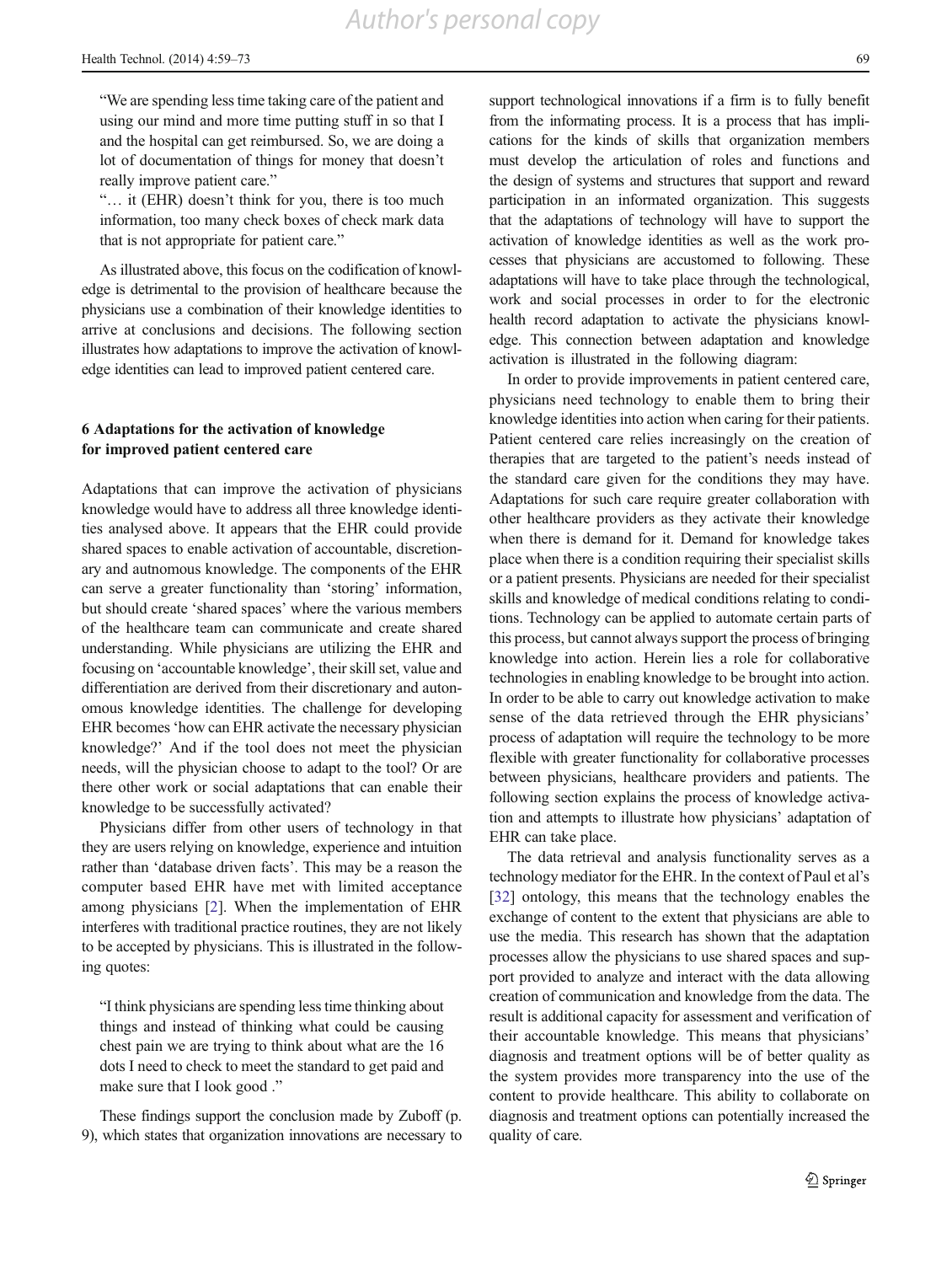## *Author's personal copy*

The discretionary knowledge requires reciprocity and relationship to enable knowledge activation. When there is reciprocity between the diagnosis and treatment options that physicians exchange with the other care providers, the quality of care increases. This research has identified many challenges related to processes and infrastructure that limit the success of this EHR technology mediator. There is an opportunity to improve these processes and infrastructure issues and gain opportunity to provide additional reciprocity and relationship opportunities to evolve.

Activation of Autonomous Knowledge involves trust and personalization. The data indicates dissatisfaction with the lack of personalization available with the EHR and the delays incurred for customization. There is the potential this causes the technology mediator of the EHR provide less support for autonomous knowledge activation. These enhancements to support physician's knowledge activation are illustrated in Table 3.

Physician's accountable knowledge can become more transparent through the shared spaces that support the exchange of data and analysis among physicians and other care providers. Their discretionary knowledge can be supported through the functionalities that enable diagnosis and treatment options to be exchanged with those who need it. The physicians' had significant number of work adaptations to attempt to fit their work processes to the functionality of EHR. Thus, they were able to utilize the EHR as a technology mediator for accountable knowledge activation.

The limited amount of technology adaptation for the activation of discretionary knowledge meant that there was insufficient reciprocity. This would have meant that in return for the physician's knowledge, the other care providers could provide feedback to the physicians as to the accuracy of the diagnosis and effectiveness of the treatments. The social adaptation was also limited. The EHR, in this case, provided limited opportunity for social context and the data indicated system use reduced face to face social opportunities. Adding social networking support to the technology supporting the exchange of medical records would enable the activation of autonomous knowledge. Such collaboration technology features could enable and increase in the effectiveness of treatments by allowing multiple perspectives to be brought to bear on the treatment options. Such social networking and collaboration

tools are needed to enable innovations in healthcare provision to be developed and replicated across the board.

This research indicates successful adaptation of the EHR by physicians requires the capacity to enable physicians to activate all three levels of knowledge for use in their work processes. The physician's adaptation of the technology can enable better knowledge activation as they assess and verify the data, solve problems and find innovative solutions to the conditions for which there are few treatments. It is the ability to enable physicians to do more than just record data, but to enable them to share knowledge that is an integral part of themselves' and knowledge they are unaware of incorporating into their awareness. It appears EHR primary strength is to address the explicit accountable knowledge. The majority of physicians' work practices involve their tacit, experiential knowledge which is part of their discretionary knowledge that they bring to bear on their professional responsibilities. The availability and use collaboration tools in the electronic health record system could enable discretionary knowledge to be brought to bear on diagnosis and treatment options thereby increasing the quality of care. Such shared spaces could enable multiple perspectives to be brought to bear on diagnosis and treatment thereby increasing the quality and reducing costs of healthcare provision.

#### 7 Improving EHR to enhance patient centered care

This research has found that the data retrieval and analysis functionality serves as a technology mediator for the EHR. While the work adaptation of EHRs by physicians is largely positive and can lead to meaningful use, their technology and social adaptations remain largely negative. In particular, clinical collaboration and patient interactions remain minimal. While there may be functionalities to support the collaboration and interactions, these have not been realized through the EHR functionality in the hospital studied. In the context of Paul et al's [[33\]](#page-18-0) ontology, this means that the technology enables the use of content to the extent that physicians are able to use the media. It also appears that the technology was out of sync with the responsibilities and organizational processes surrounding the work practices of the physicians. The following Table [4](#page-16-0) illustrates the constraints surrounding

Table 3 Knowledge is activation with EHR

| Knowledge identities              | Use of technology (EHR)  | Technology mediators        | Knowledge in action (physician use– outcome) |
|-----------------------------------|--------------------------|-----------------------------|----------------------------------------------|
| Accountable knowledge public      | Shared spaces            | Data retrieval and analysis | Assess and verify                            |
| Discretionary knowledge voluntary | Reciprocity relationship | Diagnosis and treatment     | Problem solving                              |
| Autonomous knowledge private      | Trust, personalization   | Social networking           | Innovation                                   |

Adapted from Qureshi & Keen [\[36\]](#page-18-0)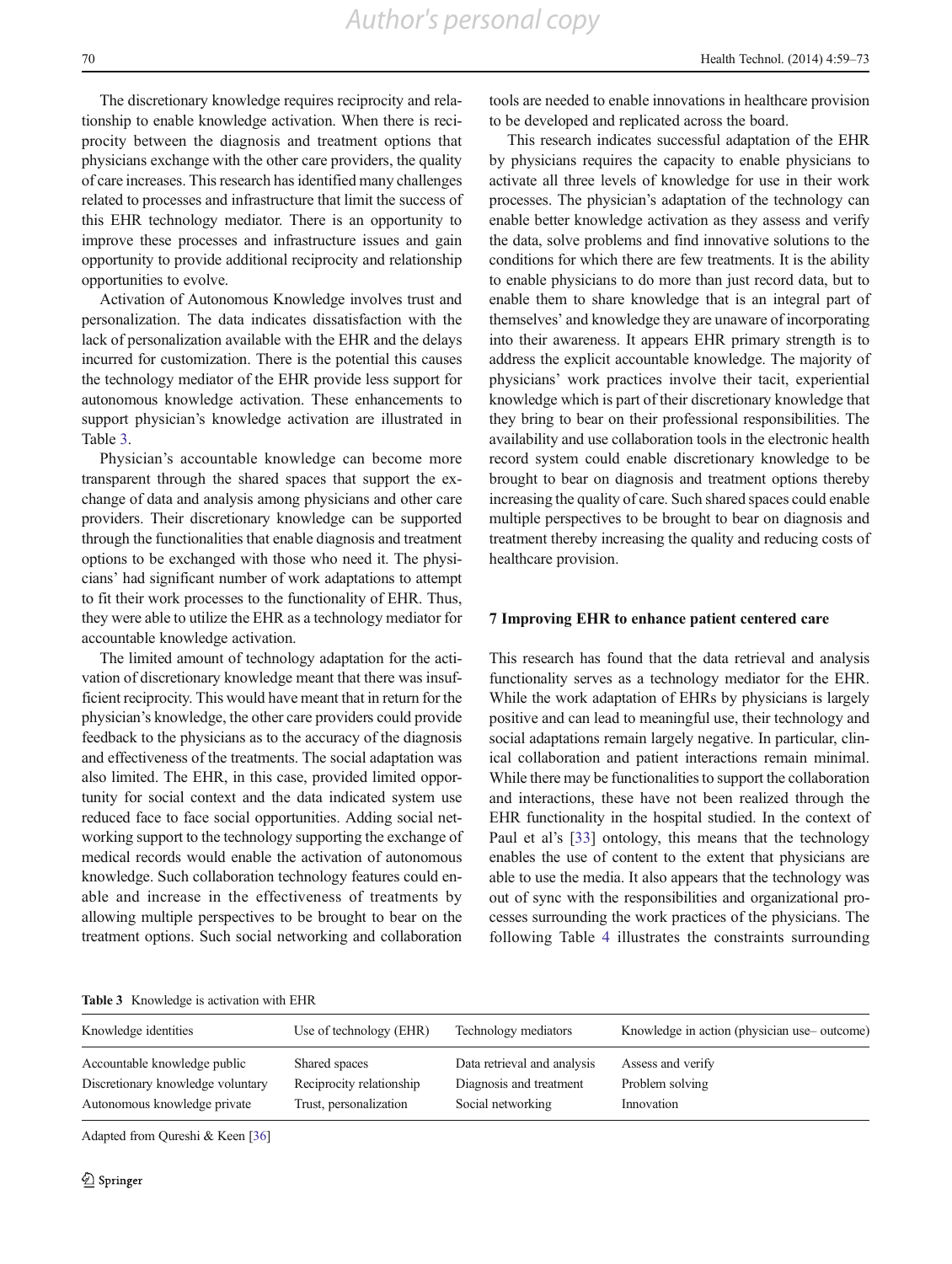## *Author's personal copy*

#### <span id="page-16-0"></span>Health Technol.  $(2014)$  4:59–73 71

| Organization   | Constraints                                                                                                                                                     | Opportunities                                                                                                                                 |
|----------------|-----------------------------------------------------------------------------------------------------------------------------------------------------------------|-----------------------------------------------------------------------------------------------------------------------------------------------|
| Structure      | The use of EHR may bring additional complexity<br>into the work environment.                                                                                    | Support physicians with varying degrees of permanence. The<br>frequency with which physicians interact with patients.                         |
| Specialization | Different specialties and physician responsibilities.                                                                                                           | Integration of data sources from within the organization and<br>integration with clinic and other environments.                               |
| Coordination   | The flow of information does not appear to support the<br>physician work. The requirement to enter fields in a<br>disruptive order causes loss of thought flow. | The role of the physician and the structure of physician work<br>supported by the EHR. Coordination of patient care.                          |
| Task           | Information accessibility may vary. Ability to use the<br>technology and to adapt to it may be difficult.                                                       | Process gains in terms of productivity, physician practice<br>support and system enhancement.                                                 |
| Learning       | The learning opportunities do not appeal to physicians.<br>The ability to work without error is a requirement<br>for EHR usage.                                 | Greater flexibility in opportunities provided for learning and<br>knowledge transfer. Support for patient information access<br>and learning. |

#### Table 4 Physicians' adaptation for patient centered care

Adapted from Qureshi and Vogel[\[39](#page-18-0)])

Physicians adaptation of the technology and the opportunities available for patient centered health care.

The table above uses the work of Qureshi & Vogel [[39\]](#page-18-0), who found that successful adaptation of technology to workenvironments should have the following components: structure, specialization, coordination, task and learning. The authors definition of these components are as follows: 1) the structure is organizational structure within which the EHR is used; 2) the specialization is the specialization of parts which are seen to require integrating mechanisms; 3) the coordination is the connection between different parts or components and content; 4) the task is the specific tasks or processes carried out through the use of specific knowledge and expertise; 5) the learning is as an adaptability to change and an ability to build up a collective reservoir of knowledge and skill.

The analysis depicted in the above Table 4 shows how patient centered care is more likely using the EHRs, even if the technology may not support collaboration in the clinical process. It appears that the EHRs are the catalyst that enables physicians to learn about what the technology can do for them while experiencing the information and knowledge their patients are able to glean from the internet. The following section distills the analysis and offers insights into how physician collaboration may be supported for improved patient centered care.

With the increasing impetus to measure the quality of care, the electronic health records are bringing the patient's perspective into the provision of health care. However, the results of this research have shown that, despite their functionality to support collaboration, the EHRs have not been able to support collaborative care for the most part. It has become more common for patients to search the web and come up with diagnosis and treatments that physicians may not agree with. Given the transformation of health care with Health Information Technology (HIT), Agarwal et al. [[1](#page-18-0)] suggest that the

future is not so much in aligning technologies to work practices but is in the use of web services with predefined interfaces and functionality which might not be compatible with existing practice. They foresee the existence of this type of incongruence between the HIT artifacts and work practices to continue as the existing work practices are ripe with inefficiencies. They also identify another prominent function that is lacking in most current systems is support for "rapid learning," where physicians are able to access and swiftly apply findings related to the efficacy of treatments and drugs from biomedical studies to the delivery of care. They also envisage greater use of off the shelf packages as opposed to in-house development. These processes of clinical collaboration that are supported by web services are illustrated in Fig. [3](#page-17-0) below:

The model in Fig. [1](#page-10-0) illustrates the collaboration process needed to provide patient centered care. This model develops upon what we know about the challenges facing the adoption of EHRs and use the adaptation processes to arrive at ways in which the technologies can be used more effectively by both physicians and patients to improve quality of care. While it is accepted that the patient-physician relationship is at the center of healthcare-provision, access to needed information, techniques and tests is a vital part of this process. The model illustrates how integrating patient medical records with the clinical processes through EHRs with web services can enable physicians, healthcare providers and patients to access knowledge and information needed for "meaningful use" and improved care.

At the very first level is the need to tap into physician's knowledge activation so that they can bring their knowledge identities to action. The access to and use of patient medical records has the potential to bring the work of physicians closer to the needs of the patients through new patterns of interaction supported by the technology. Work adaptation is supported through processes for collaboration, consultation and the coordination of clinical processes. At the moment most of these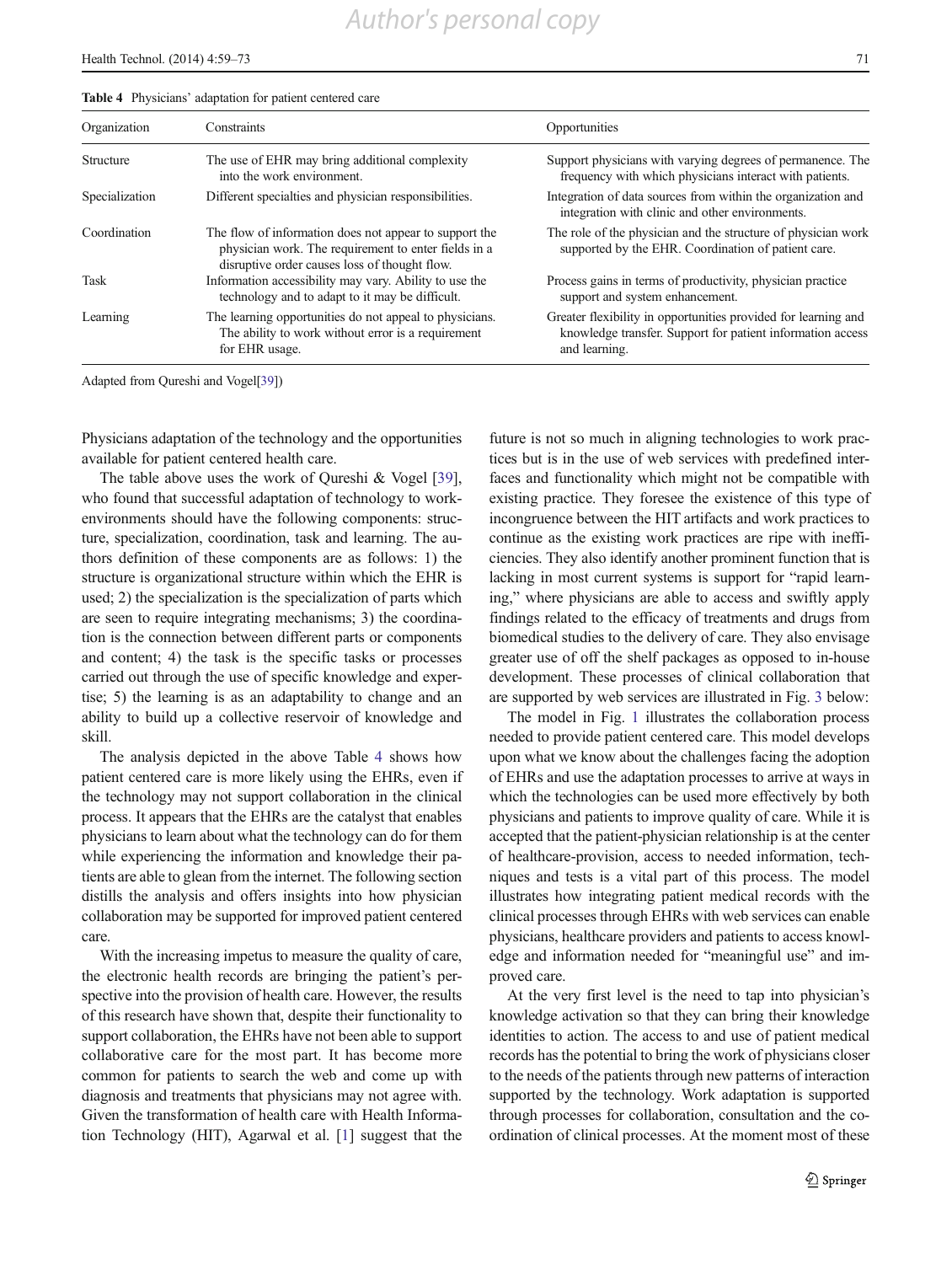<span id="page-17-0"></span>



processes are not supported through EHR but could potentially be and increase the quality of care provided.

At the third and very basic level, EHRs supported by web services that enable Physicians to access information on the latest clinical trials, query databases to find out what would be the most appropriate treatments for their patients are the way forward. Patients also need access to information about their care providers, known treatments, medications and reactions to them. With improved use of information physicians are able to provide care targeted to their patient's needs while patients are able to ask the right questions and know when to go for other medical opinions.

#### 8 Contributions, conclusions and future research

The research has investigated how EHR adaptation by physicians can enable their different knowledge identities to be activated for better healthcare provision through the provision of patient-centered care. Through an analysis of data collected through in depth interviews with seven physicians of varying specialties, this research has shown that current implementations of EHR only support accountable knowledge by providing data to the physicians. There is limited support for the activation of discretionary and autonomous knowledge. Adaptations to activate discretionary and autonomous knowledge of the physicians would entail the provision of shared spaces in which physicains, healthcare providers and patients can interact with each other. This would entail more meaningful use of the technology to be achieved. In order to achieve better quality of care, the electronic health records can provide the transparency needed as they use the technology to exchange content. The physician's adaptation of the technology can enable better knowledge activation as they assess and verify the data, solve problems and find innovative

solutions to the conditions for which there are few treatments and seek to develop therapies customized to the needs of the patients.

How to activate physician's knowledge by enhancing the technology supporting the electronic medical record is the key contribution of our research. We have demonstrated the importance of EHR in enabling physicians' knowledge activation and what functionalities can be provided to enhance it. The work processes of the physician, must be considered and their use of accountable, discretionary and autonomous knowledge must be acknowledged and supported. While current technologies for the exchange of medical records support accountable knowledge for the exchange of data and analysis, they do not support the activation of discretionary knowledge which enables diagnosis and treatment. In the context of Paul et al's [\[32](#page-18-0)] ontology, this means that the provision of better healthcare requires adaptation of the technology in order to enable the activation.

While, this research identified the processes for supporting the three knowledge identities for professional users to support adaptation, further research is needed to assess the impact of activating each of these knowledge identities on patient care. As the findings of this research connected adaptation and knowledge activation, a natural direction for future research is to expand the research to various types of healthcare organizations and variations of healthcare professionals. This is an increasingly important area for research as we implement IT systems into professional areas.

Acknowledgments The authors gratefully acknowledge the anonymous reviewers insightful feedback on an earlier version of this paper. The reviewer's comments have enabled the authors to significantly improve the clarity and contribution of the reporting of their work in this article.

Conflict of interest The authors declare that they have no conflict of interest.